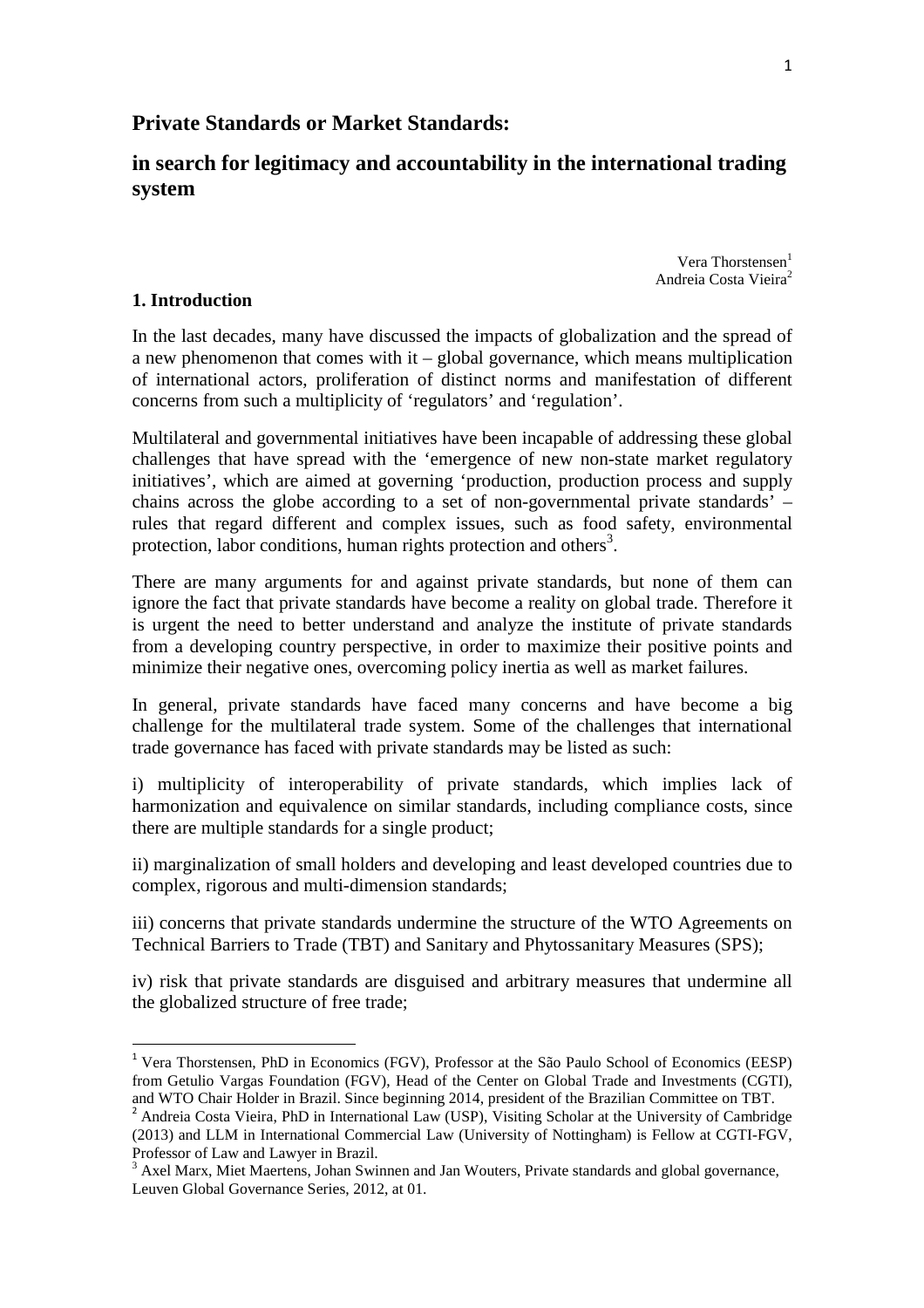v) multiplication of private standards that may put at risk their sustainability objectives and create confusion to producers and consumers ('green-washing');

vi) lack of a multi-dimensional approach on addressing risks for the composition of private standards since many of the standards set are not science-based;

vii) effects of many private standards that are part of global supply chains, which generates concerns on national policies and priorities and respect to natural trade intensity of exporting countries<sup>4</sup>.

In summary, all the concerns herein expressed are related to three main issues: legitimacy, accountability and trade barriers.

In order to better understand the issue of private standards, this paper aims at pointing out their main features as well as questions related to their terminology, legitimacy and accountability.

Firstly, this paper proposes a new terminology for private standards – 'market standards', with the purpose of differentiating them from other well stablished international private standards.

Secondly, it comes up with the conclusion that, in order to deal with the overall problems associated with the proliferation of private standards, the negotiation of a meta-regulation to deal with their complexity is urgently necessary. It argues that it is imperative to create new regulation to build up a meta-structure for these private standards in order to develop basic principles, rules and instruments for the establishment, compliance, supervision and conflict resolution of such standards.

Thirdly, it defends the creation of an international body on private standards, which will be responsible for the negotiation of basic rules as well as for the representation of their stockholders in international trade fora, such as the WTO – the meta-organization in charge of trade regulation – and its landmark agreements on TBT and SPS measures.

Fourth, it argues that the significant work of some private bodies such as ISO, IEC and UNFSS and the main private standards platforms have to be taken into consideration, as well as the work of several governmental bodies, such as Codex and OIE. The complexity of global trade demands that some basic rules, such as transparency, nondiscrimination, accountability, supervision, must be negotiated within these new set of standards.

Fifth, it encourages the creation of national platforms in all interested countries, with the support of private and public bodies, in order to organize the information and offer a focal point to the interested ones, with the objective of increasing transparency and diminishing trade barriers, besides enhancing effectiveness in all considered sectors.

Finally, facing the significant impact of private standards on trade, it is imperative to recognize that they must be seriously discussed in the WTO, in the SPS and TBT Committees, and that the political maneuver not to face the problems they are creating is a huge strategic misconception. At the end, the effects of private standards on the international trade are clearly responsibility of governments and should be treated in the

 $\overline{a}$ 

<sup>&</sup>lt;sup>4</sup> UNFSS Forum on Sustainability Standards, Geneva, 2013. Documents available at www.unfss.org (Access on 2 February 2015).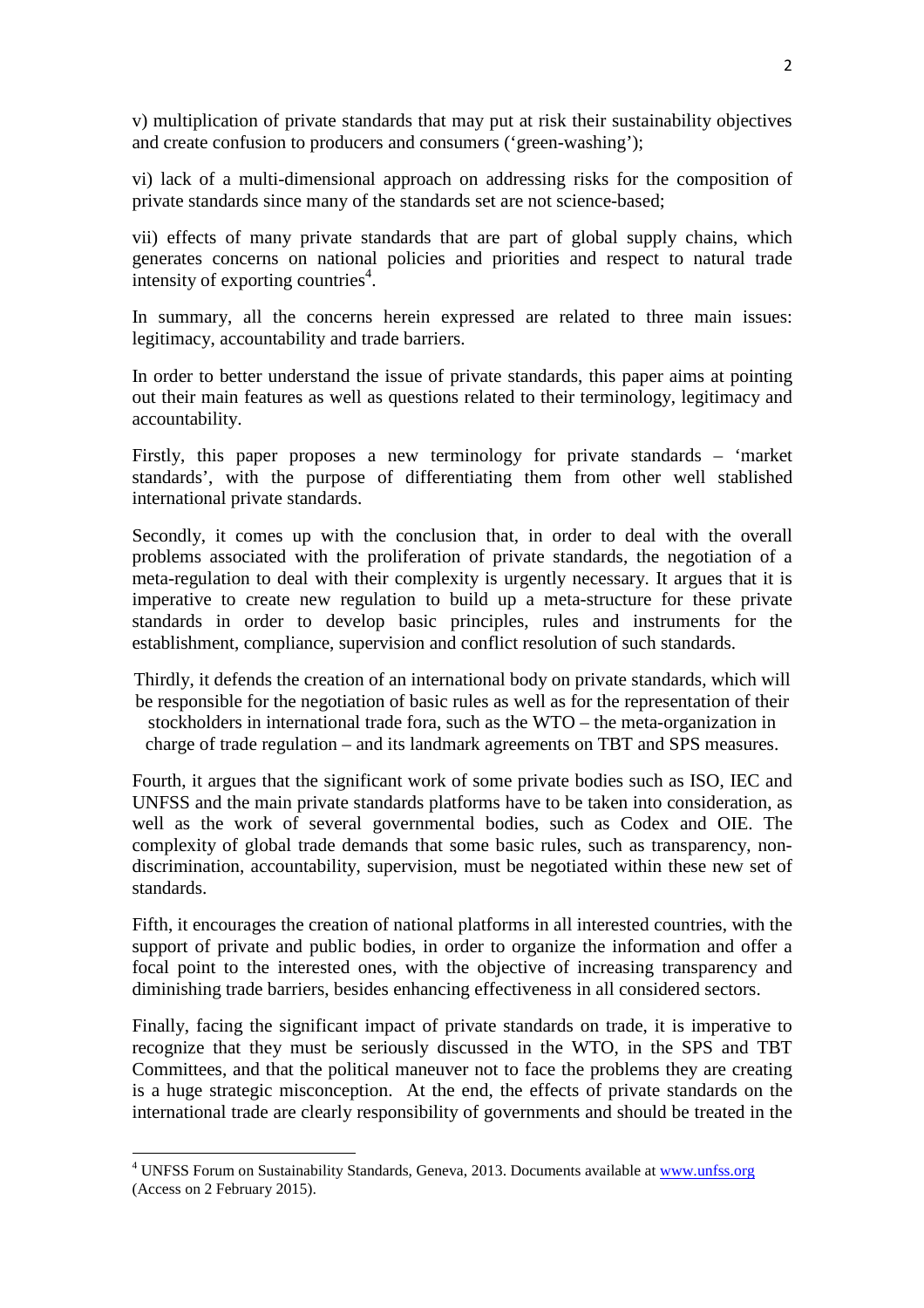WTO. Another political mistake is to spend years discussing the definition of what is a private standard only in the SPS Committee, postponing the discussion in the TBT Committee. A good assessment of the problem clearly shows that private standards include sustainability concerns, that are, par excellence, TBT issues. Private standards should be analyzed in joint meetings of the SPS and TBT Committees, because the separation of the two categories of measures is a false dilemma. They come from the same origin – the Tokyo Standards Code.

Such a political attitude should not endure. Otherwise, private – market – nongovernmental – transnational standards, whatever the chosen name, will be transformed in significant threat that can undermine the whole meta-structure of the WTO, created by a huge effort of its members, along the last seventy years.

#### **2. Main features: definition, terminology and interplay between regulation, private standards and international standards**

Standard is a document that provides guidelines, characteristics, requirements or specifications in order to ensure that products, processes, services and materials are suitable for their aim<sup>5</sup>. Theoretically, standards should help companies to get access to markets as well as developing countries in levelling the playing field, besides facilitating international trade<sup> $\bar{6}$ </sup>.

Under the WTO, the definition of standard is provided by the Agreement on Technical Barriers to Trade (TBT), in Annex 1, paragraph 1(2), as a document

'Approved by a recognized body, that provides, for common and repeated use, rules, guidelines or characteristics for products or related processes and production methods, with which **compliance is not mandatory**. It may also include or deal exclusively with terminology, symbols, packaging, marking or labelling requirements as they apply to a product, process or production method' (emphasis added).

Standards may be set by public or private entities. Private standards differ from public ones since they are not prepared by regulatory authorities, but instead by nongovernmental entities.

Many publications on private standards have often confused the terms and have employed 'private standards' as synonyms for 'voluntary standards'. Voluntary standards are those that are not mandatory<sup>7</sup>. Often, public authorities produce mandatory standards, but there are some voluntary standards that have been produced by public authorities too $8$ .

In 2005, a discussion on private standards was raised on the SPS Committee<sup>9</sup>. Another discussion was raised in  $2006^{10}$ . In both, the arguments centered on whether the

<sup>&</sup>lt;sup>5</sup> ISO efinition, ISO/EIC Guide 2, available on: http://www.iso.org/iso/home/standards.htm (Access on 31 October 2014).

<sup>6</sup> Ibid.

<sup>&</sup>lt;sup>7</sup> Henson, S. e Humphrey, J. (2010), "Understanding the Complexities of Private Standards in Global Agri-Food Chains as They Impact Developing Countries", Journal of Development Studies, Vol. 46, Nº 9, pp. 1628 -1646.

<sup>&</sup>lt;sup>8</sup> Liu, P. (2009), "Private Standards in International Trade: Issues and Opportunities", WTO's Workshop on Environment-related Private Standards, Certification and Labelling Requirements, Geneva;

<sup>&</sup>lt;sup>9</sup> G/SPS/R/37, 11 August 2005.

<sup>10</sup> G/SPS/R/39, 21 May 2006.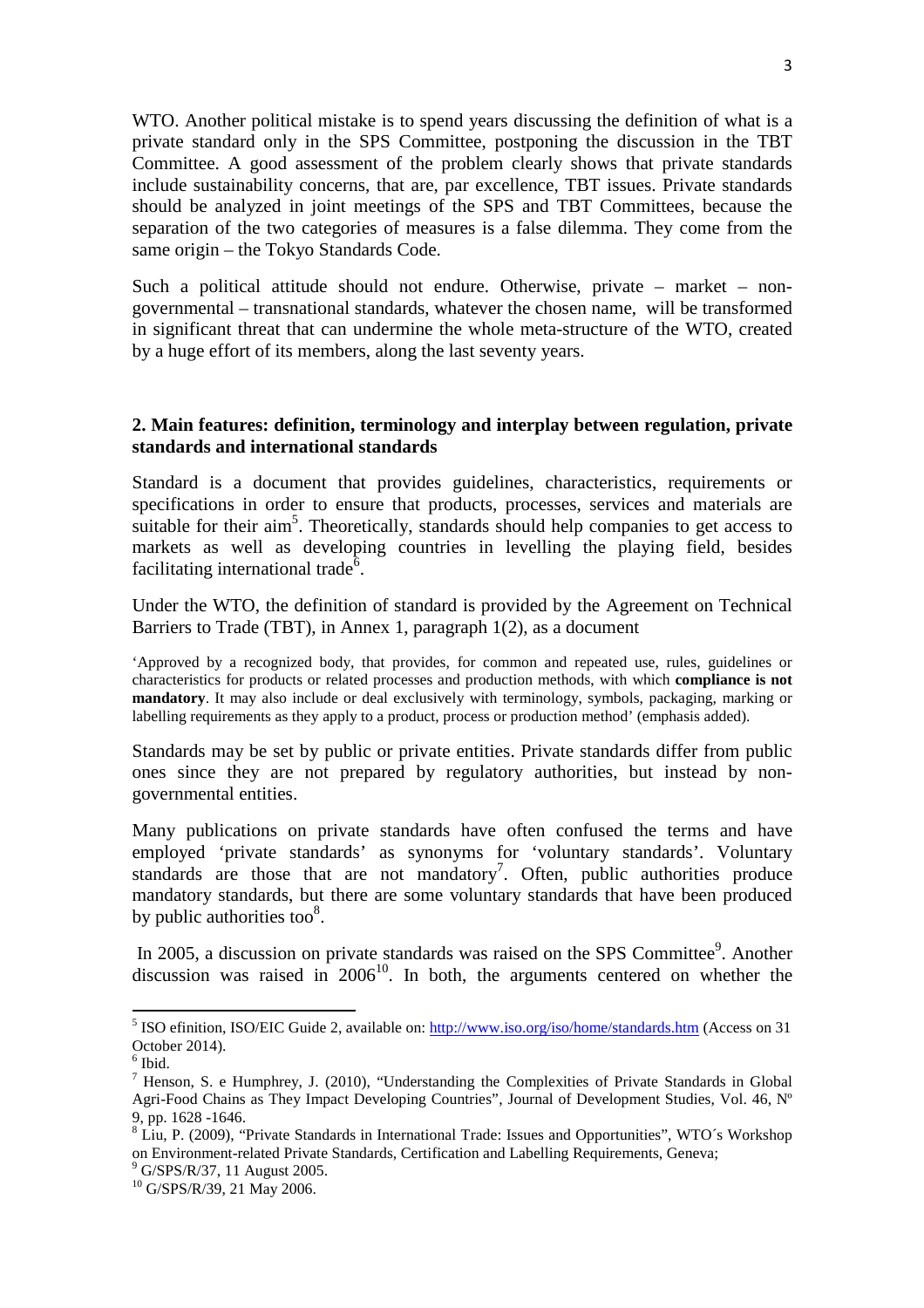government had backed the private sector's standards (EurepGap/GlobalGAP and Nature Choice's, respectively). In both, once demanded, the EC Commission only confirmed the existence of the standards and that they were indeed private ones, but that they neither conflict with EC legislation nor with WTO law.

In 2008, a Working Group was established on private standards, which handed in, in 2011, a report on 'Possible actions for the SPS Committee regarding SPS-Related Private Standards<sup>11</sup>. From this report, some policies were approved by the Committee, *inter alia*: a need to define private standards and exchange of information on whether private standards could be ever compared to regulation.

In 2012, there was a long debate in the SPS Committee related to a definition of private standards, but divergences between the Members did not allow a final conclusion on it. The definition that was presented in 2012 was not approved. It had been proposed that:

'SPS-related private standards are [voluntary] requirements which are [formulated, applied, certified and controlled] [established and/or adopted and applied] by non-governmental entities [related to] [to fulfill] one of the four objectives<sup>12</sup> stated in Annex A, paragraph 1 of the SPS Agreement and which may [directly or indirectly] affect international trade<sup>'13</sup>.

The definition of private standards as voluntary ones is highly questionable. Since the exporter does not conform to the standard, it cannot sell its products on the importing market, which would make the standard *de facto* mandatory. In 5 August 2014, the SPS Committee agreed to pursue its work on a definition of SPS-related private standards, based on the working definition tabled in the document G/SPS/W/276:

 'An SPS-related private standard is a written requirement or a set of written requirements of a nongovernmental entity which are related to food safety, animal or plant life or health and for common and repeated use<sup>, 14</sup>.

From this definition, the term 'voluntary' was excluded. This last definition, which is still under scrutiny in the Committee, is much more objective than the earlier one. One should remark that it includes the term 'for common and repeated use', which excludes other kinds of documents for internal uses within the non-governmental entity. Moreover, with such a definition, the excuses that private bodies would not fall under the requirements for a 'non-governmental entity' would come to an end<sup>15</sup>.

<sup>&</sup>lt;sup>11</sup> G/SPS/W/256, 3 March 2011.

<sup>&</sup>lt;sup>12</sup> SPS Agreement, Annex A, paragraph 1: 1. Sanitary or phytosanitary measure — Any measure applied: (a) to protect animal or plant life or health within the territory of the Member from risks arising from the entry, establishment or spread of pests, diseases, disease-carrying organisms or disease-causing organisms; (b) to protect human or animal life or health within the territory of the Member from risks arising from additives, contaminants, toxins or disease-causing organisms in foods, beverages or feedstuffs; (c) to protect human life or health within the territory of the Member from risks arising from diseases carried by animals, plants or products thereof, or from the entry, establishment or spread of pests; or (d) to prevent or limit other damage within the territory of the Member from the entry, establishment or spread of pests.

<sup>13</sup> G/SPS/W/265, Proposed Working Definition on SPS-Related Private Standards. 6, March 2012.

<sup>&</sup>lt;sup>14</sup> G/SPS/GEN/1334/Rev.1, circulated on 5 August 2014.

<sup>&</sup>lt;sup>15</sup> See a discussion on non-governmental entities under the topic of Legitimacy.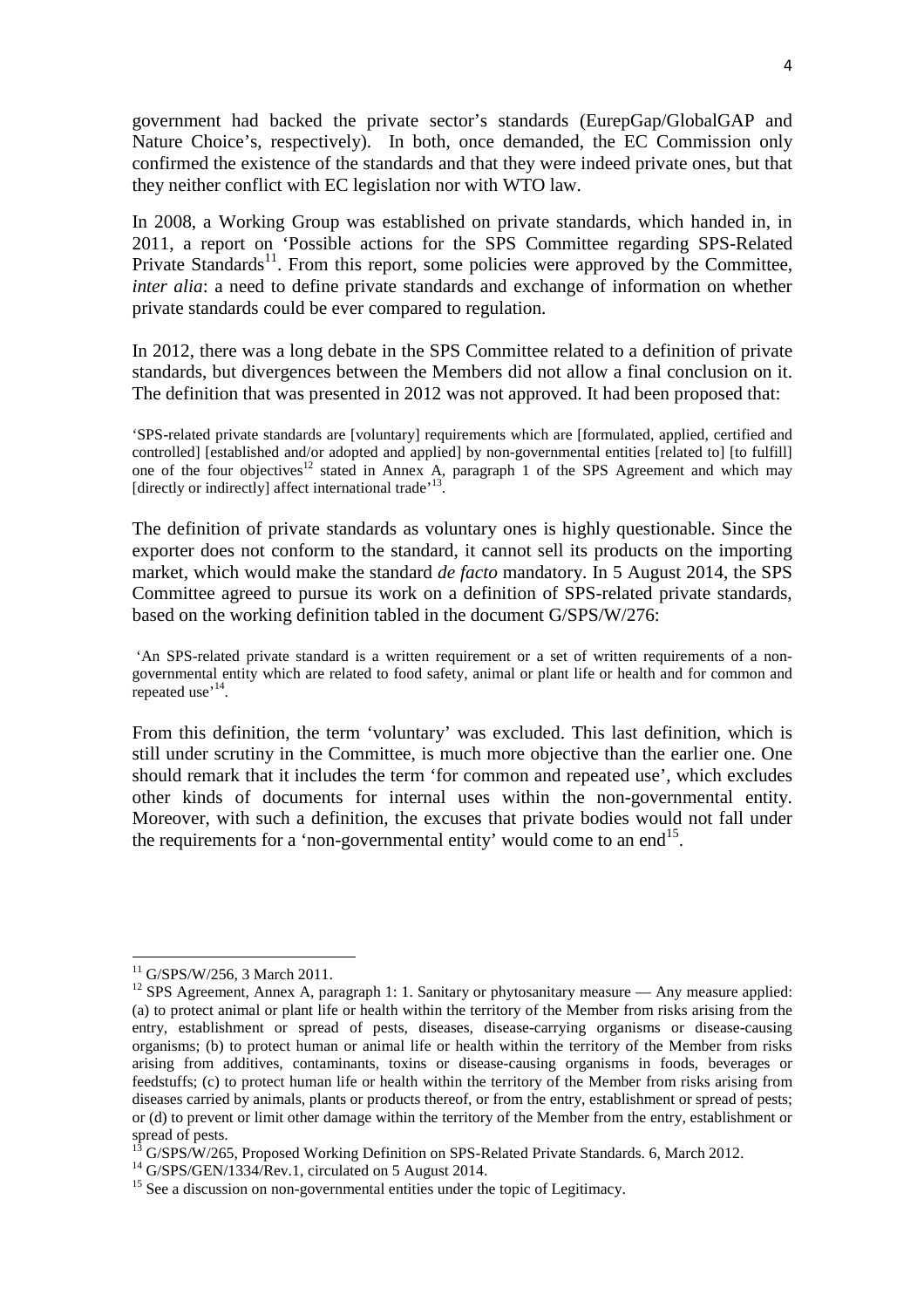Pascal Liu presents private standards as standards that are elaborated by nongovernmental entities, which belong to them, whether they are profit oriented (private companies) or non-profitable bodies<sup>16</sup>.

 On matters of terminology, a proposal has been the expression 'transnational standards regulation', referring to the same kind of 'private standards'<sup>17</sup>. The term "transnational' has been adopted under international law pointing, in general, as main actors multinationals, supermarket chains and NGOs. It would also cover the work of ISO, Codex and similar international entities, since they are also framed under the coverage of non-governmental bodies.

Our proposal for terminology would be 'market standards' in order to point to the kind of private standards that are prepared by multinationals, supermarket chains and NGOs, but are out of the scope of formal international standardization such as ISO. 'Market standards' would make a good distinction whenever discussions related to legitimacy and accountability are on the stage.

From the above discussions on definition, we can track some of the main features related to market standards/private standards - their voluntary nature and their nongovernmental status.

There are some private voluntary standards that have become mandatory under legislation – some market standards elaborated by some non-governmental organizations and private companies of organic products, such as Soil Association and Demeter, have been adopted under domestic legislation, such as the European Union, or by recognized international bodies, such as the Codex Alimentarius<sup>18</sup>.

The International Organization for Standardization (ISO), which is the largest developer of voluntary international standards, is a non-governmental entity and, at the same time, has 165 member countries represented by their national standards bodies, whether they are private or public ones<sup>19</sup>. Despite, in general, ISO standards are voluntary ones, many of the standards prepared by ISO have become mandatory under domestic legislation.

Voluntary market standards prepared by private companies might become *de facto* mandatory, such as in the food sector, supermarket chains, producers and cooperatives<sup>20</sup>. Even though they are not binding on producers, the only option left besides fulfilling the standard requirement is to leave out the market<sup>21</sup>. Since a standard has gained the international market, it also gains international recognition but issues related to legitimacy are still a concern. Therefore, in practice, the difference between a private and a public standard might not be important, at the end, for producers, since

<sup>&</sup>lt;sup>16</sup> Liu, P. (2009), "Private Standards in International Trade: Issues and Opportunities", WTO's Workshop on Environment-related Private Standards, Certification and Labelling Requirements, Geneva, at. 2.

<sup>&</sup>lt;sup>17</sup> See L. Dobusch, P. Mader and S. Quack, Governance across borders (eds.). Transnational fields and Transversal themes. A Blogbook. Berlin: Epubli, 2013.

<sup>&</sup>lt;sup>18</sup> Santacoloma, P. (2014), "Nexus Between Public and Private Food Standards: Main Issues and Perspectives", Workshop of the FAO/UNEP Programme on Sustainable Food System – Voluntary Standards for Sustainable Food Systems: Challenges and Opportunities, Roma.

<sup>&</sup>lt;sup>19</sup> http://www.iso.org/iso/home/about.htm (Access on 31 October 2014).

<sup>&</sup>lt;sup>20</sup> Wouters, J. e Geraets, D. (2012), "Private Food Standards and the World Trade Organization: Some Legal Considerations", World Trade Review, Vol. 11, Nº 3, at 479.

 $21$  Ibid., Wouters, J. e Geraets, D. (2012), "Private Food Standards and the World Trade Organization: Some Legal Considerations", World Trade Review, Vol. 11, Nº 3, at 479.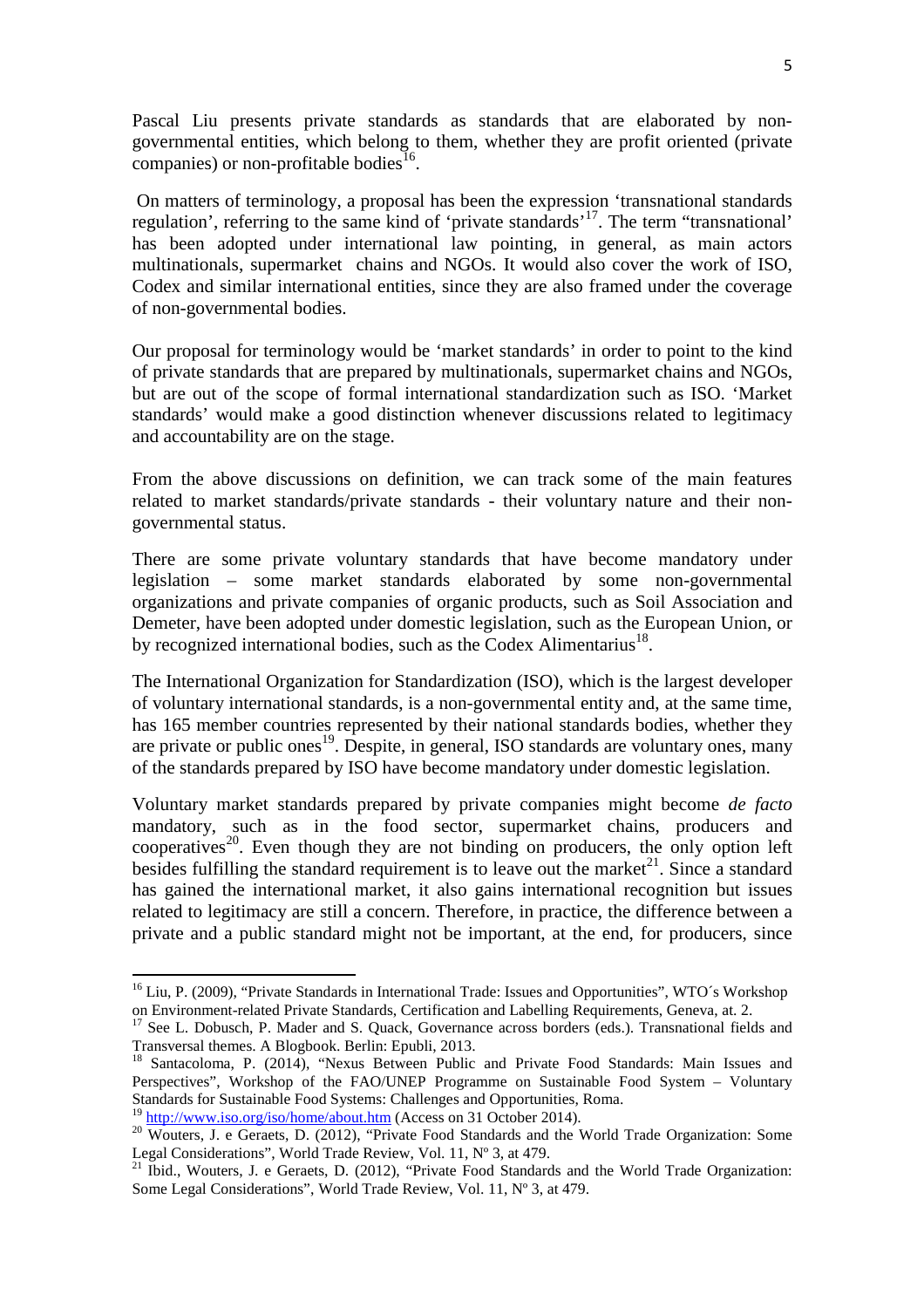they both create heavy burdens in the production process and overall barriers to international trade<sup>22</sup>.

For example, the search for production of renewable energy has led to establishment of private standards on the sector. Most of these standards were established in fulfillment of government directives, such as EC Directive 2008/28/CE, which stablished a goal of 20% for consumption of renewable energy by 2020 (from this total, 10% has to be in the transports sector), and EC Directive 2009/28/CE, that established sustainability goals, such as reduction on emissions of 35%, which must be, at least, of 50% from  $2017$  onwards and 60% from 2018 onwards<sup>23</sup>.

Moreover, despite they do not become mandatory, they are used all along the value chain, which makes suppliers' options very limited<sup>24</sup>. In many circumstances, the private standards become part of the culture of a specific market and they represent increase of power for some retailers and, as such, they have a *de facto* mandatory force $^{25}$ .

#### **3. Different types, sectors categories and examples of private standards**

Market/Private standards can be separated into different types, according, *inter alia*, to sectors, categories and subjects. As remarked by Arcuri, 'within the far-reaching category of transnational private regulation, at least four types of regulatory schemes can be distinguished: i) private food safety standards; ii) 'civil regulation' or private codes and standards to control environmental and social aspects of business operations; iii) technical and quality standards; and iv) private meta-regulatory frameworks<sup> $26$ </sup>.

Spreading of food safety standards was the first concern to inspire questions on whether private standards are barriers to trade within the WTO Committees. Private food safety standards were established as a way to deal with responsibility for food safety to retailers and as a response to some food crises that affected the food sector<sup>27</sup>. Such reasons for the development of private food safety standards are legitimate ones; however, their effects are contested. The problem is that some few large supermarket chains dominate food products markets and retailers require compliance with some private standards; meanwhile, small producers, mainly from developing countries, may not always afford certification costs and, as such, they might be *de facto* excluded from these markets $^{28}$ .

 'Civil regulation' is the term that has been used to define the structure of private regulation that deals with social and environmental impacts of business operations,

 $^{22}$  Engler, A., Nahuelhual, L., Cofré, G., Barrena, J. (2012), "How Far from Harmonization are Sanitary, Phytosanitary and Quality-related Standards? An Exporter's Perception Approach", Food Policy, Vol. 37, pp.  $162 - 170$ .

<sup>23</sup> Rodrigo C. A. Lima. Padrões Privados e Responsabilidade do Estado na OMC. 2014, at 7. (Forthcoming publication).

 $^{24}$  Rua, L. R., 2014,, at 14.

<sup>&</sup>lt;sup>25</sup> Liu, P. (2009), "Private Standards in International Trade: Issues and Opportunities", WTO's Workshop on Environment-related Private Standards, Certification and Labelling Requirements, Geneva.

<sup>&</sup>lt;sup>26</sup> Alessandra Arcuri, The TBT Agreement and private standards, In: Tracey Epps and Michael J. Trebilcock, Research Handbook on the WTO and Technical Barriers to Trade, 3013, at 488.

<sup>&</sup>lt;sup>27</sup> Fabrizio Cafaggi, 'Private Regulation, Supply Chain and Contractual Ne

tworks, The Case of Food Safety', EUI RSCAS, 2010/10 Private Regulation Series n. 03 (2010), at 490.  $28$  Arcuri, supra, at 491.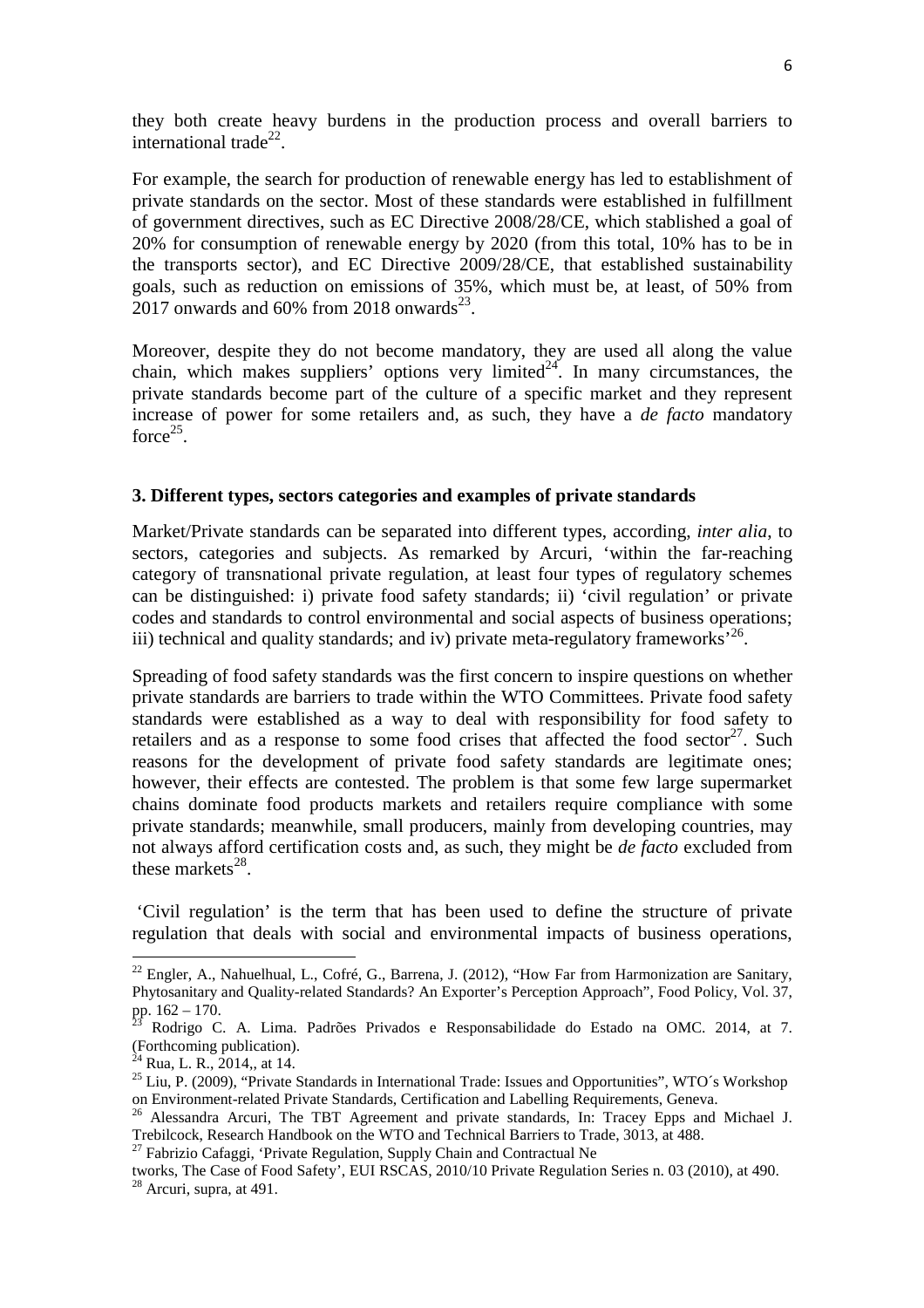being influenced by citizens-consumers - private codes and standards to control environmental and social aspects of business operations. It can be seen as 'a mechanism that extends the political realm to markets, enabling acts of political consumerism<sup>,29</sup>.

On the other hand, technical and quality standards are the primary standards *par excellence*, which were created for trade facilitation. In 1947, the ISO was established with the aim to focus on technical standards thus facilitating trade, since voluntary but worldwide recognized standards were followed by industries all over the world $30$ . In the same way, in the field of electronics, the International Electrotechnical Commission (IEC), founded in 1906, helped to spread compatibility of electronic devices worldwide<sup>31</sup>. The work of ISO has been extended also to other fields and, under the auspices of ISO, standards have been created, inter alia, in the fields of human rights (ISO 26000), environmental management (ISO 14000 and its sequence) and food safety (ISO 22000). Moreover ISO has observer status in the TBT Committee and the Codex Alimentarius Commission. Under the TBT Agreement, compliance with ISO standards is compliance with WTO law (TBT, Annex 3).

Many market standards have been pointed out as examples of private standards that have had a large effect on global markets. The tables bellow show some of these standards and their respective 'creators'.

| <b>Created by Individual</b><br>companies | <b>Created by national chains</b>                          | <b>Created by international</b><br>chains                    |
|-------------------------------------------|------------------------------------------------------------|--------------------------------------------------------------|
| Nature's Choice (TESCO)                   | <b>Assured Food Standards (UK)</b>                         | <b>GlobalGAP</b>                                             |
| <b>Filiéres Qualité (Carrefour)</b>       | <b>British Retail Consortium Global</b><br><b>Standard</b> | <b>International Food Standard</b>                           |
| Field-to-Fork (marks & Spencer)           | Freedom Food (UK)                                          | (SQF)<br><b>Safe</b><br>Food<br><b>O</b> aulity<br>1000/2000 |
| Filiére Controllée (Auchan)               | Qualitat Sicherheit (QS)                                   | Marine Stewardship Council<br>(MSC)                          |
| P.Q.C. (Percorso Qualitá Conad)           | <b>Assured Combinable Crops</b><br>Scheme (UK)             | <b>Forest Stewardship Council</b><br>(FSC)                   |
| Albert Heijn BV: AH Excellent             | Farm Assured British Beef and<br>Lamb                      |                                                              |
|                                           | <b>Sachsen Ahrenwort</b>                                   |                                                              |
|                                           | QC Emilia Romagna                                          |                                                              |
|                                           | <b>Stichting Streekproduction</b><br><b>Vlaams Brabant</b> |                                                              |

**Table 1: Examples of private standards** 

Source: WTO, SPS Committee and M. K. Amaral (2014)

Last, private meta-regulatory frameworks have also been developed on 'how to produce and manage private regulatory schemes<sup>32</sup>. Meta-regulation has also been produced by ISO. One such example is ISO Guide 65, published in 1996, on the general requirements for bodies operating product certification systems.

 $29$  Arcuri, supra, at 488.

<sup>&</sup>lt;sup>30</sup> Information on ISO available at http://www.iso.org/iso/home.html (Access on 9th January 2015).

<sup>&</sup>lt;sup>31</sup> Information on IEC available at  $\frac{http://www.ie.c.h/}$  (Access on 9<sup>th</sup> January 2015).

<sup>32</sup> Arcuri, supra, at 495.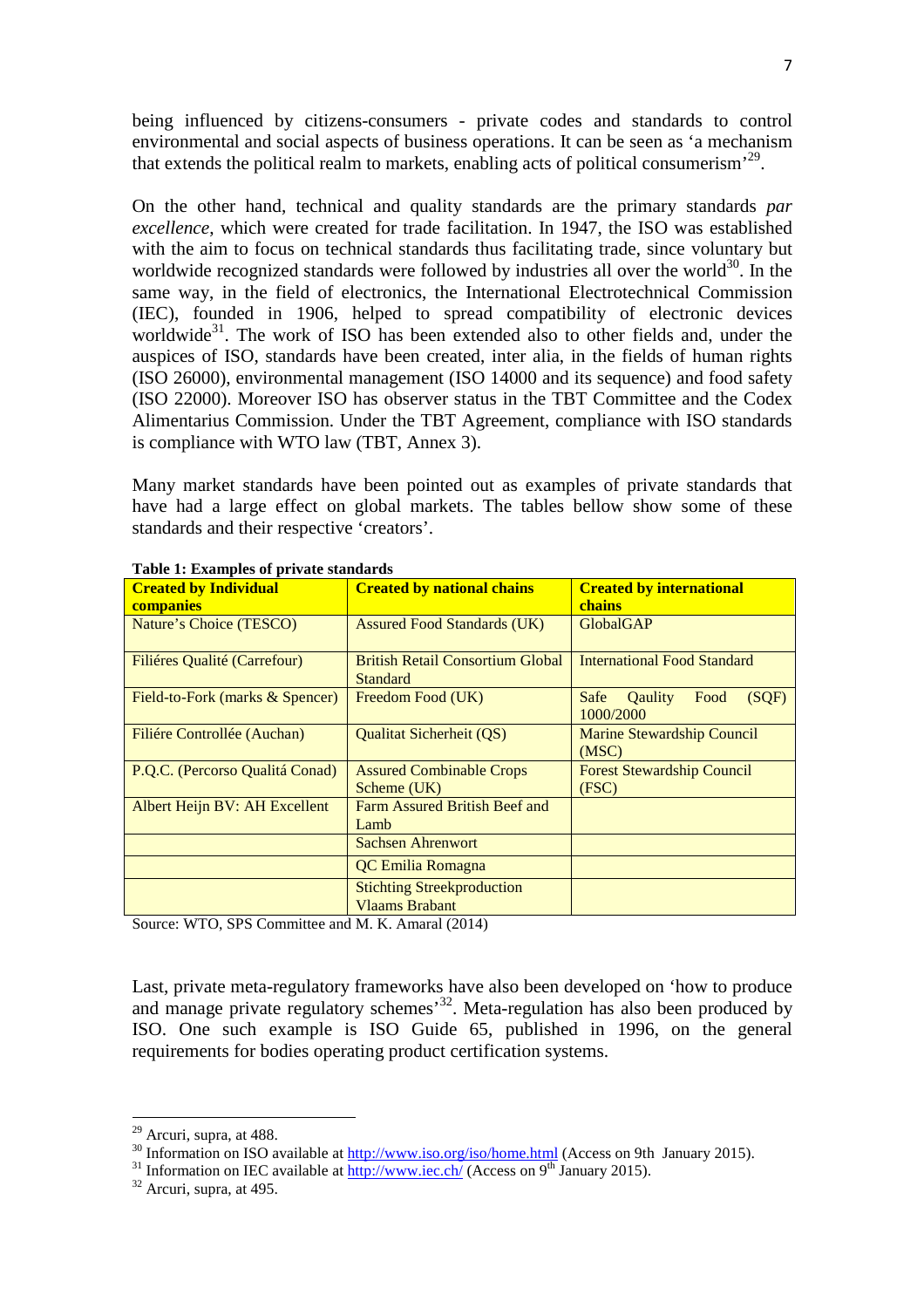## **3. Legitimacy and accountability for market/private standards**

One of the big challenges faced by the proliferation of market standards has been legitimacy on creation and setting of such standards as well as accountability and State responsibility towards the behavior of the bodies that have issued them.

Concerns related to legitimacy intend to answer questions such as: i) 'who is producing the standards?' and ii) 'where such authority comes from?'

Concerns related to accountability are related to: i) are there scientific basis for the creation of such standards?; ii) who responds for the setting of private standards under a market/government failure and a multilateral trade system perspective?

# **3.1 – Legitimacy**

Market standards have been issued by non-governmental bodies based on many different reasons. The Table presented above shows some of the main private standards that have dominated the contemporary market and their respective 'regulators'. Concerns have existed on legitimacy of such standards creators and how the market has accommodated such new 'trustworthiness'.

Under the TBT agreement, standardizing bodies have to comply with a Code of Good Practice (Annex 3) and Members should not take measures which have the effect of, directly or indirectly, require or encourage such standardizing bodies to act in a manner inconsistent with the Code of Good Practice. In this sense, any standard created by a standardization body, 'irrespective of a governmental mandate', fall within the scope of the TBT agreement, and, as such, is also a 'clear case of private regulation' under TBT<sup>33</sup>. As remarked by Arcuri, 'the remaining question concerns which private regulatory bodies fit within the definition of the TBT Agreement. Given the open-ended definition of a non-governmental body provided in Annex I (8) of the TBT Agreement, some doubts may remain as regards bodies that do not set routine standards, and doubts have also been raised as to whether all typologies of standards are covered by Article  $3^{3,34}$ .

From the very definition of standards, under the TBT Agreement (See definition above) one could ask what kind of bodies would fit within such definition. No doubt as for International bodies, regional, local or central government ones. But what to say of nongovernmental bodies? Annex 1, paragraph 8 expressly states that a non-governmental body is a :

Body other than a central government body or a local government body, including a nongovernmental body which has legal power to enforce a technical regulation.

Would it include bodies that are not regulatory ones, but that develop standards occasionally, in a random fashion?

It is important to note that, in the explanatory note to the definition of standard developed in the building up of the TBT Agreement, pending the Tokyo Round, it was settled that the definition does not cover technical rules made by individual companies

 $\overline{a}$ 

<sup>&</sup>lt;sup>33</sup> Arcuri, supra, at 501.

 $34$  Arcuri, supra, at 501.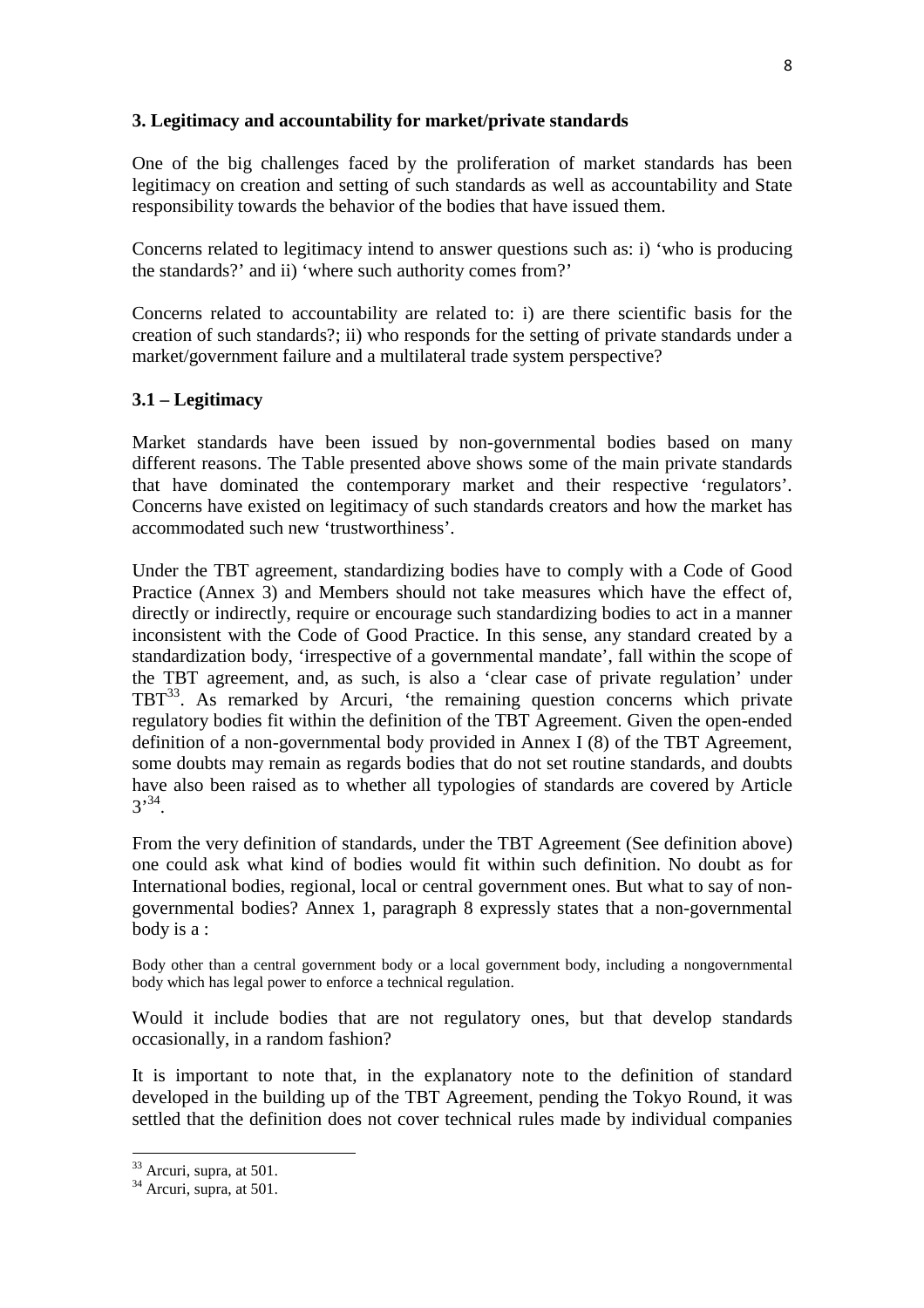for its own production and consumption requirements<sup>35</sup>. In the final text of the TBT Agreement, such exclusion was not included, which may indicate that the definition of a non-governmental body, pending the Uruguay round, is much broader than what was initially intended in the Tokyo Round<sup>36</sup>.

That would also lead to another question related to the acceptance of international standards, within TBT and other WTO Agreements, as a bench for compliance with WTO law. As TBT has no definition of 'international standards', the one that is adopted by scholars and WTO jurisprudence is the definition set in ISO, taking into consideration that ISO standards are pointed up in the introductory clause of TBT, Annex $1^{37}$ . Thus, the answer comes in ISO/IEC Guide 2:

Standard that is adopted by an international standardizing/standards organization and made available to the public.

In US-Tuna II, the Appellate Body understood that such definition 'suggests that it is primarily the characteristics of the entity approving a standard that lends the standard its "international" character<sup>38</sup>.

On the other hand, in the TBT Agreement, Annex 1, paragraph 4, an international body is a:

Body or system whose membership is open to the relevant bodies of at least all Members.

What exactly such 'openness' mean? 'Should it be open at the moment a standard is negotiated, or is it sufficient that it is open once the standard has already been adopted?'<sup>39</sup>

The answer came with the 2000 TBT Committee Decision, which interpreted, in section 2, 'openness' as:

Membership of an international standardizing body should be open on a non-discriminatory basis to relevant bodies of at least all WTO Members. This would include openness without discrimination with respect to the participation at the policy development level and at every stage of standards development, such as the:

- a. Proposal and acceptance of new work items;
- b. Technical discussion on proposals;
- c. Submission of comments on drafts in order that they can be taken into account;
- d. Reviewing existing standards;
- e. Voting and adoption of standards; and
- f. Dissemination of the adopted standards $^{40}$ .

Besides openness, the 2000 TBT Committee Decision on Principles for the Development of International Standards, Guides and Recommendations with relation to Articles 2, 5 and Annex 3 of the Agreement lists also transparency, impartiality and

 $35$  Arcuri, supra, 505.

<sup>36</sup> Arcuri, supra, 505.

<sup>37</sup> Arcuri, 507.

 $38$  US – Tuna II, note 45, para. 353.

 $39$  Arcuri, supra, at 508.

 $40$  G/TBT/9, 13 November 2000, para. 20 and Annex 4.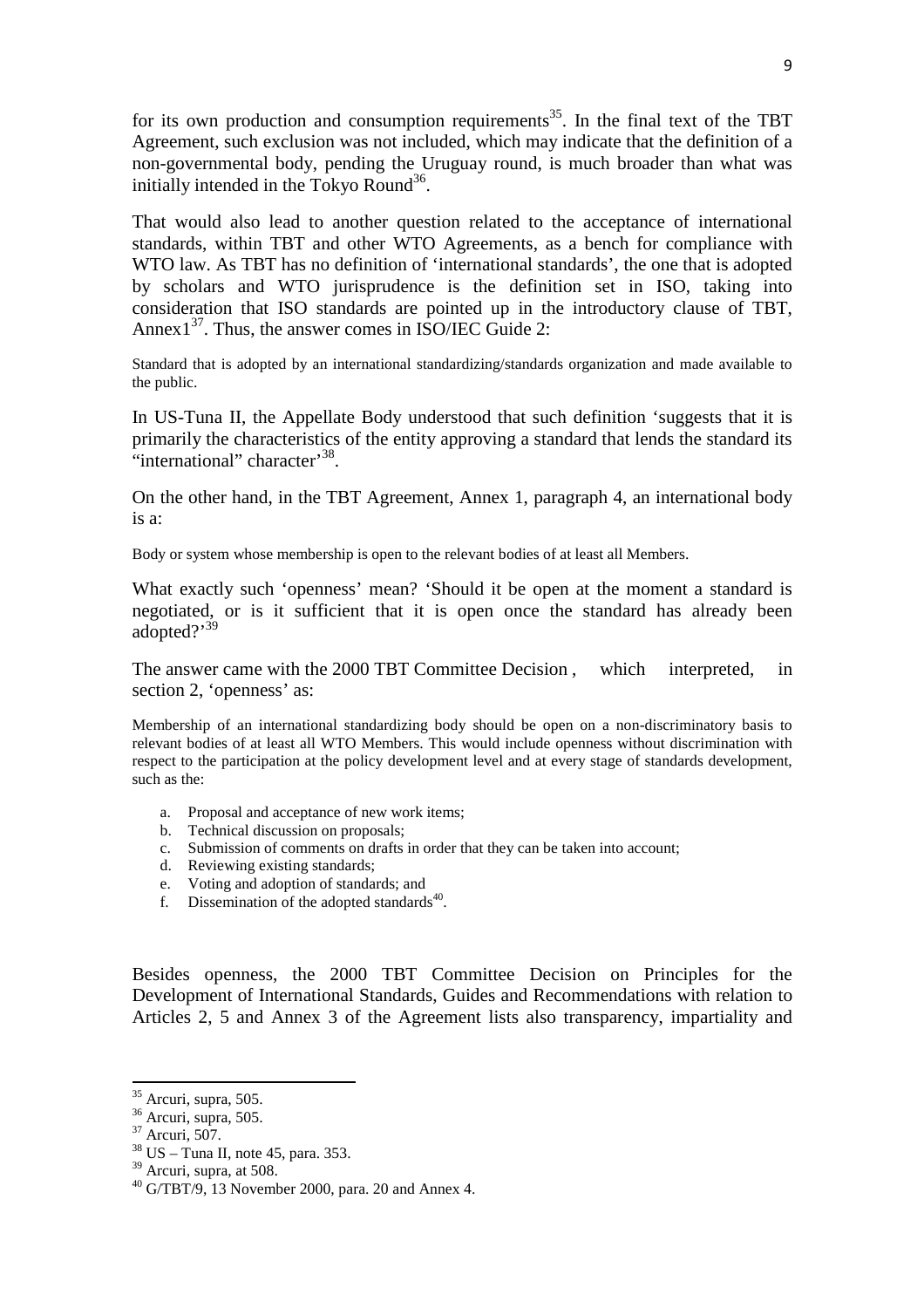consensus, effectiveness and relevance, coherence and development dimension and principles to be observed in the construction of international standards.

In the US Tuna II, the Appellate Body understood that a 'TBT Committee Decision can be considered as a 'subsequent' agreement' within the meaning of Article 31 (3) (a) of the Vienna Convention. The extent to which this Decision will inform the interpretation and application of a term or provision of the TBT Agreement in a specific case, however, will depend on the degree to which it "bears specifically" on the interpretation and application of the respective term or provision<sup> $,41$ </sup>.

Arcuri remarks that 'if, on the one hand, the Decision introduces principles that could enhance the transparency and participatory dimensions of international standard bodies, on the other hand, it has been criticized as attempting to 'shape and constrain international standard setting in the light of the norms and priorities of Geneva<sup>42</sup>.

From an economics point of view, many certification rules would fit the 2000 Decision terms 'market needs' as 'regulatory needs' , since a need for regulation, whenever read from a neoclassical economics standpoint, happens when there is market failure and many international labelling standards would fit such requirement since they deal with asymmetry issues<sup>43</sup>.

Moreover, in *US - Tuna II*, the Appellate Body, in an interpretation of the term 'recognized body', understood that the meaning should be a broad one by linking its interpretation to the ISO/IEC definition: 'the definition in the ISO/IEC Guide 2: 1991 adds to and complements the definition in the TBT Agreement, specifying that a body must be 'recognized' with respect to its activities in standardization<sup>,44</sup>. However, the Appellate Body understood that the broad participation on standards development might constitute evidence that a body has a recognized role on standardization<sup>45</sup>. Nevertheless, at the same time, an organization that has developed a single standard might also have 'recognized activities in standardization'<sup>46</sup>.

In the SPS Agreement, the only clause that could accommodate private standards is the definition set in Annex A, paragraph 1, wherein:

Sanitary or phytosanitary measure - Any measure applied:

Sanitary or phytosanitary measures include all relevant laws, decrees, regulations, requirements and procedures including, inter alia, end product criteria; processes and production methods; testing, inspection, certification and approval procedures; quarantine treatments including relevant requirements associated with the transport of animals or plants, or with the materials necessary for their survival during

<sup>(</sup>a) to protect animal or plant life or health within the territory of the Member from risks arising from the entry, establishment or spread of pests, diseases, disease-carrying organisms or disease-causing organisms;

<sup>(</sup>b) to protect human or animal life or health within the territory of the Member from risks arising from additives, contaminants, toxins or disease-causing organisms in foods, beverages or feedstuffs;

<sup>(</sup>c) to protect human life or health within the territory of the Member from risks arising from diseases carried by animals, plants or products thereof, or from the entry, establishment or spread of pests; or

<sup>(</sup>d) to prevent or limit other damage within the territory of the Member from the entry, establishment or spread of pests.

 $^{41}$  US – Tuna II (Appellate Body Report), supra note 45, para. 372.

 $42$  Arcuri, supra, at 509.

 $43$  Arcuri, supra, at 509.

<sup>44</sup> US-Tuna II (Appellate Body Report) supra, at 357.

 $45$  US Tuna II, at 357.

<sup>46</sup> US Tuna II, at 394.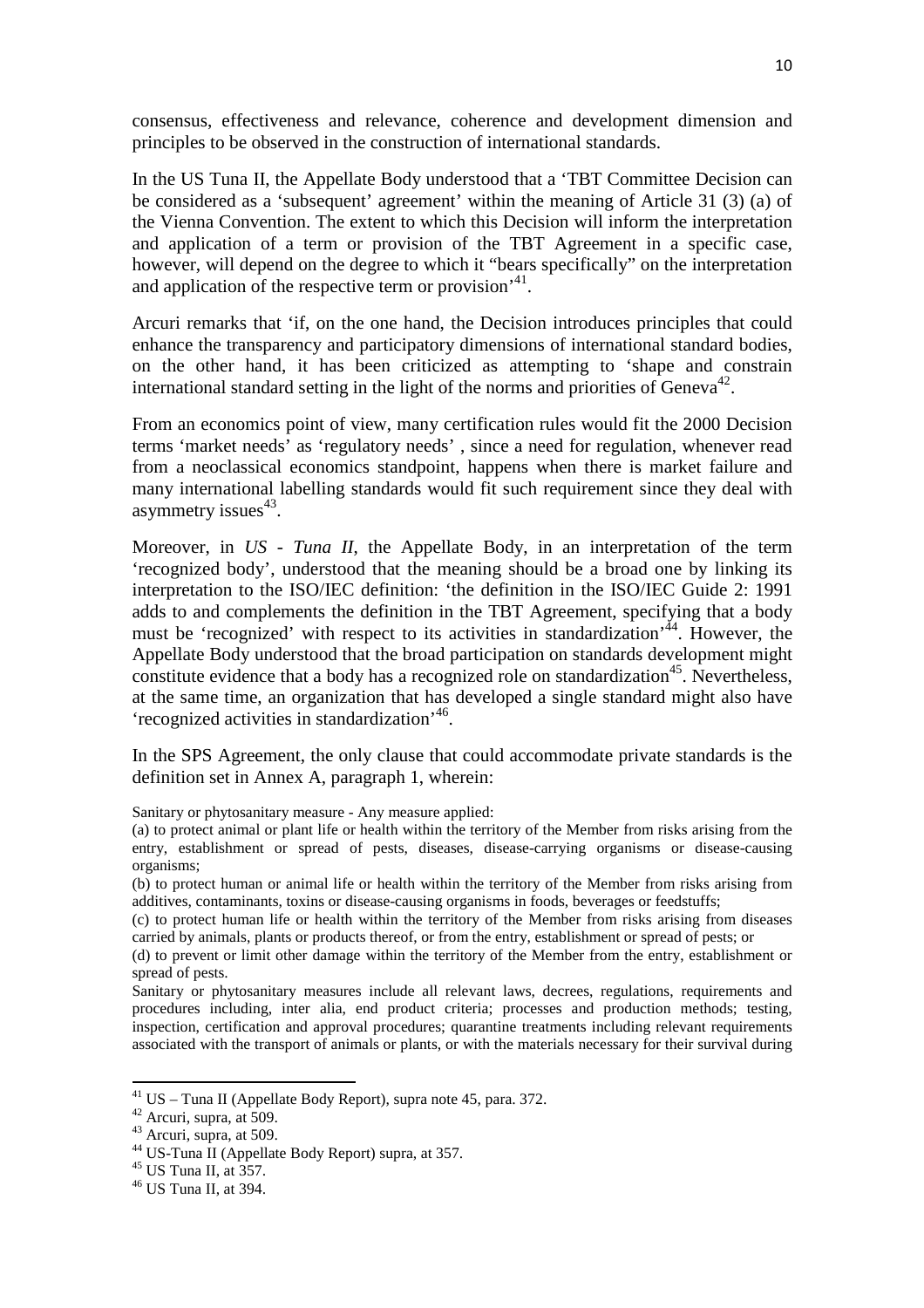transport; provisions on relevant statistical methods, sampling procedures and methods of risk assessment; and packaging and labelling requirements directly related to food safety.

Many scholars have questioned whether or not such definition would include nongovernmental measures within the features of private standards. Some would say that 'all relevant laws, decrees, regulations, requirements and procedures' do not include non-governmental measures, within an interpretation of Panel's not specific rulings<sup>47</sup>.

Moreover, the Preamble of SPS refers to Members, which would suggest that only Members' measures would fit in the agreement<sup>48</sup>.

However, such views would only stand if the SPS Agreement could be seen as a separate agreement, totally dissociated from the rest of WTO law, which is not the case. Marceau and Trachtman well remember that WTO Agreements comprehend a single treaty – under the single undertaking principle<sup>49</sup> and as such, in those matters that are not specificity of the SPS agreement, principles and definitions from other parts of WTO law could be accommodated in SPS measures through a dialogue of complementary. The definition of standards provided in the TBT Agreement could be easily transposed to SPS since it is the only agreement that sets a definition of standard, which does not mean that it would break the specificity exclusion of TBT, Article 1.5, which clearly excludes the application of the 'TBT provisions' to 'SPS measures', but do not exclude definition of terms.

Moreover, the SPS Agreement, Article 13, establishes a rule on implementation of the agreement, which extends Members' measures to non-governmental ones, as such:

(…) Members shall take such reasonable measures as may be available to them to ensure that nongovernmental entities within their territories, as well as regional bodies in which relevant entities within their territories are members, comply with the relevant provisions of this Agreement. In addition, Members shall not take measures which have the effect of, directly or indirectly, requiring or encouraging such regional or non-governmental entities, or local governmental bodies, to act in a manner inconsistent with the provisions of this Agreement. Members shall ensure that they rely on the services of nongovernmental entities for implementing sanitary or phytosanitary measures only if these entities comply with the provisions of this Agreement.

Although some scholars have argued that such a clause rules out private standards from  $SPS<sup>50</sup>$ , we do not understand it in this way; quite the opposite. Such a narrow interpretation of the clause does not go with the ongoing work developed in the SPS Committee on a definition of private standards, as we have remarked earlier. Therefore, private standards do not stand alone under the auspices of the TBT structure, but it is also accommodated within the SPS provisions. Under the single undertaking principle, they should be interpreted together in the name of coherence and harmony within WTO law.

 $47$  See Arcuri and the mention to umpublished work on this subject, supra, at 517.

 $48$  Arcuri, supra, 516.

<sup>&</sup>lt;sup>49</sup> Gabrielle Marceau and Joel P. Trachtman, A Map of the World Trade Organization Law of Domestic Regulation of Goods: The Technical Barriers to Trade Agreement, the Sanitary and Phytosanitary Measures Agreement, and the General Agreement on Tariffs and Trade', Journal of World Trade 48, no. 2 (2014).

<sup>&</sup>lt;sup>50</sup> See Arcuri, supra, at 520.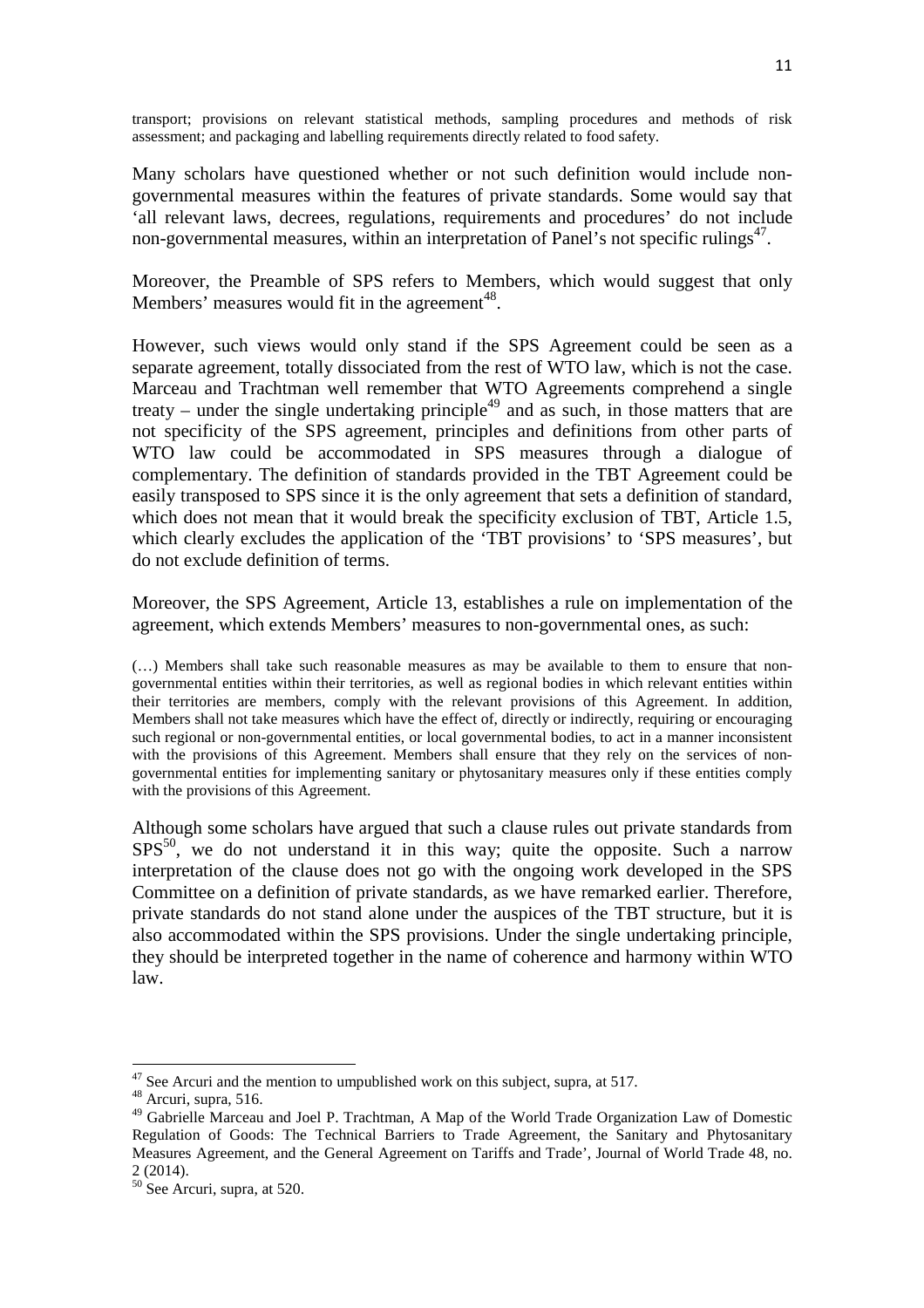Alessandra Arcuri ends up her comments on private standards by raising the question that 'from a normative point of view, it may be complex to draw a line between private standards that could legitimately be subjected to WTO law and standards that may not. These considerations highlight the fact that the binary question (is it desirable/undesirable to bring private standards under the purview of WTO law) may not be easily answerable. Instead, the question could be reformulated as one of the degree: to what extent can the existing WTO legal framework address the trade-related problems created by the emergence and operation of private standards, without losing  $legitimaxy$ ?<sup>51</sup>.

Besides WTO, the market itself has provided legitimacy to the many private standards that have proliferated and been accommodated within global value chains. The problem has been to sustain such legitimacy for a long time, since proliferation of new rules and new certificates have been common ground on distinct sectors and, as such, have created confusion for producers and consumers, delegitimizing them with a certain period of time. Sustainability of legitimacy for most private standards already existent could be found in meta-regulation, as it will be presented later on in this essay. The issue of accountability adds concerns to legitimacy since, under law, security is a matter of certainty.

## **3.2 – General Accountability and State responsibility**

In 2005, the small Caribbean island of St. Vincent, a sovereign State Member of the WTO, raised a Specific Trade Concern, under the WTO Committee on Sanitary and Phytosanitary Measures (SPS Committee), complaining about restrictions on the sale of bananas to the European Union. Such concerns were not about the official pesticide residue requirements of the EU, but instead on the requirements of a private, non-profit organization so called GLOBALG.A.P. (in 2005, known as  $EUREPGAP)^{52}$ . That was the first time that the issue of private standards was raised for discussions in the WTO.

In general, WTO only takes into consideration voluntary standards when they belong to international standardization bodies, such as ISO or Codex, and the WTO agreements refer to them as a means of harmonization (See TBT and SPS Agreements<sup>53</sup>). Whenever countries use these international standards for products entering their territory, there is a 'presumption of conformity'.

As we have remarked earlier, the definition of market/private standards as voluntary ones is highly questionable. Since the exporter does not conform to the standard, it cannot sell its products on the importing market. For example, the search for production of renewable energy has led to establishment of private standards on the sector. Most of these standards were established in fulfillment of government directives, such as EC Directive 2008/28/CE, which stablished a goal of 20% for consumption of renewable energy by 2020 (from this total, 10% has to be in the transports sector), and EC Directive 2009/28/CE, that established sustainability goals, such as reduction on

 $\overline{a}$ 

<sup>&</sup>lt;sup>51</sup> Arcuri, supra, at 522.

<sup>&</sup>lt;sup>52</sup> G. H. Stanton, Food safety-related private standards: the WTO perspective, In: A. Marx, M. Maertens, J. Swinnen and J. Wouters, Private Standards and Global Governance. Economic, Legal and Political Perspectives, 2012, at 235.

<sup>&</sup>lt;sup>53</sup> See TBT, Code of Good Practices (Annex 3) and SPS, Preamble and Article 3(1).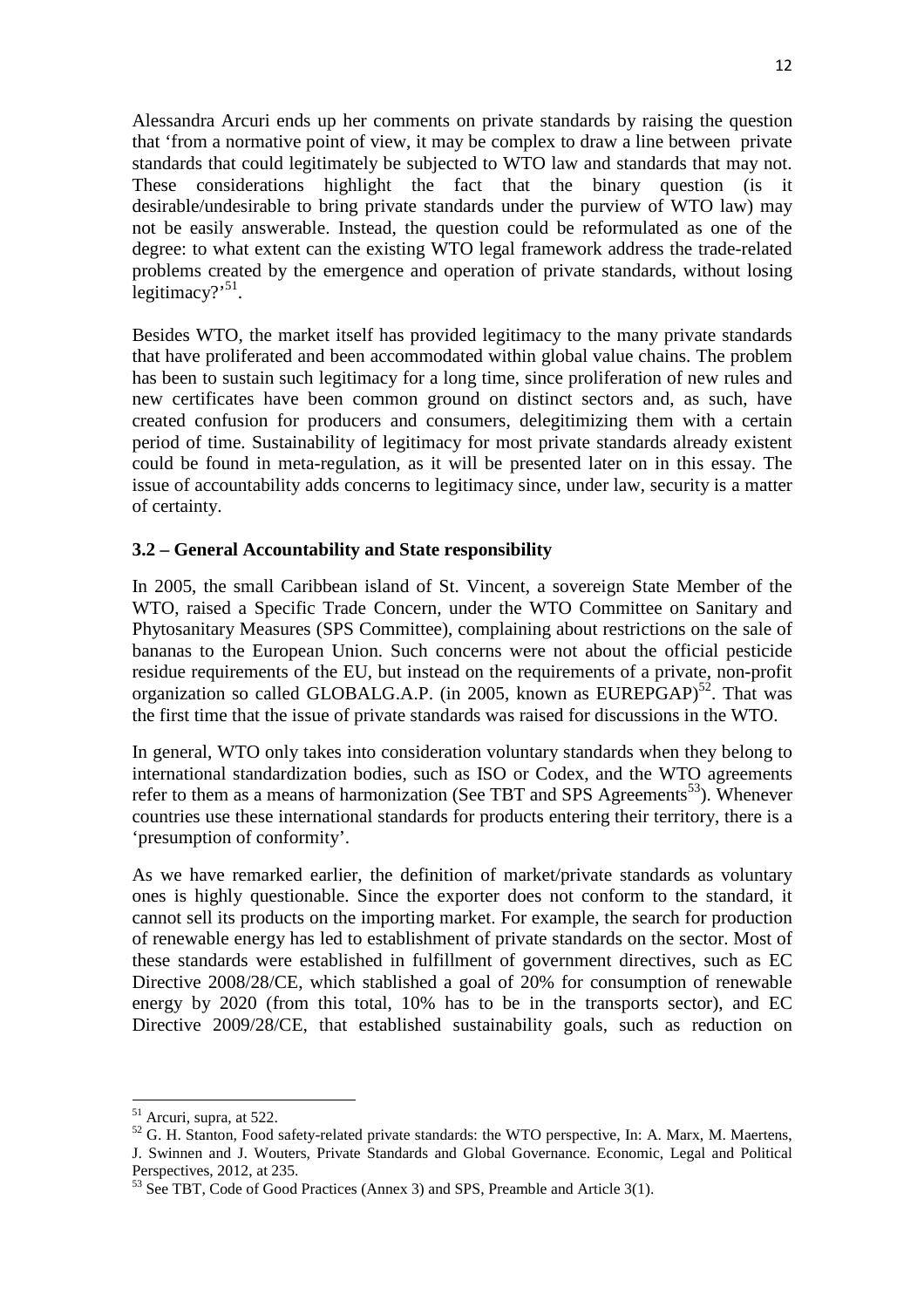emissions of 35%, which must be, at least, of 50% from 2017 onwards and 60% from  $2018$  onwards<sup>54</sup>.

Moreover, this 2009 Directive also establishes that biofuels and bioliquids cannot be produced from raw materials extracted from land rich in biodiversity, which from January 2008 has the following characteristics: being primary forest or wooded land, indigenous areas protected under law, endangered species protection areas or pastures areas rich in biodiversity, either natural or cultivated<sup>55</sup>.

Fulfillment of the Directive requirements is expected from the economic operators that might comply with it through voluntary regimes or bilateral or multilateral agreements, including certification procedures<sup>56</sup>. Nevertheless, the main issue regarding the multilateral trade system, is whether the EC Directives have adopted a trustful scientific model, which would allow impact measurements consistent with the side effects that it has provoked, which makes it open to dispute under the WTO Dispute Settlement System, mainly the TBT Agreement and  $GATT<sup>57</sup>$ .

Moreover, irrespective of having or not scientific basis, the creation of such standards also raise concerns on accountability under a market/government failure and a multilateral trade system perspective.

International standards are encouraged, in general, under TBT. In order to harmonize regulations on a broad scale, Members should play a full part

2.6. [I] in the preparation by appropriate international standardizing bodies of international standards for products for which they either have adopted, or expect to adopt, technical regulations.

If a regulation is prepared, adopted or applied in accordance with relevant international standards, according to Article 2.5,

2.5 (…) [I]t shall be rebuttably presumed not to create an unnecessary obstacle to international trade.

Besides, the TBT Agreement also provides for circumstances when there is not a relevant international standard or when a regulation is not in accordance with the technical content of relevant international standard and, according to Article 2.9, Members should proceed to notifications at an early appropriate stage, when amendments can still be introduced and comments taken into account, identifying, whenever applicable, the parts which in substance deviate from relevant international standards.

Annex 3 of TBT provides for a Code of Good Practice for Preparation, Adoption and Application of Standards. In the General Provisions of the Code of Good Practice, it is provided that the Code is open to acceptance by any standardizing body – whether a central government body, a local government body or a non-governmental body – within the territory of a WTO Member.

 $\overline{a}$ 

<sup>54</sup> Rodrigo C. A. Lima. Padrões Privados e Responsabilidade do Estado na OMC. 2014, at 7. (Forthcoming publication).

Rodrigo Lima Ibid., at 9.

<sup>56</sup> Rodrigo Lima, Ibid., at 10.

<sup>57</sup> Rodrigo Lima, Ibid., at 11.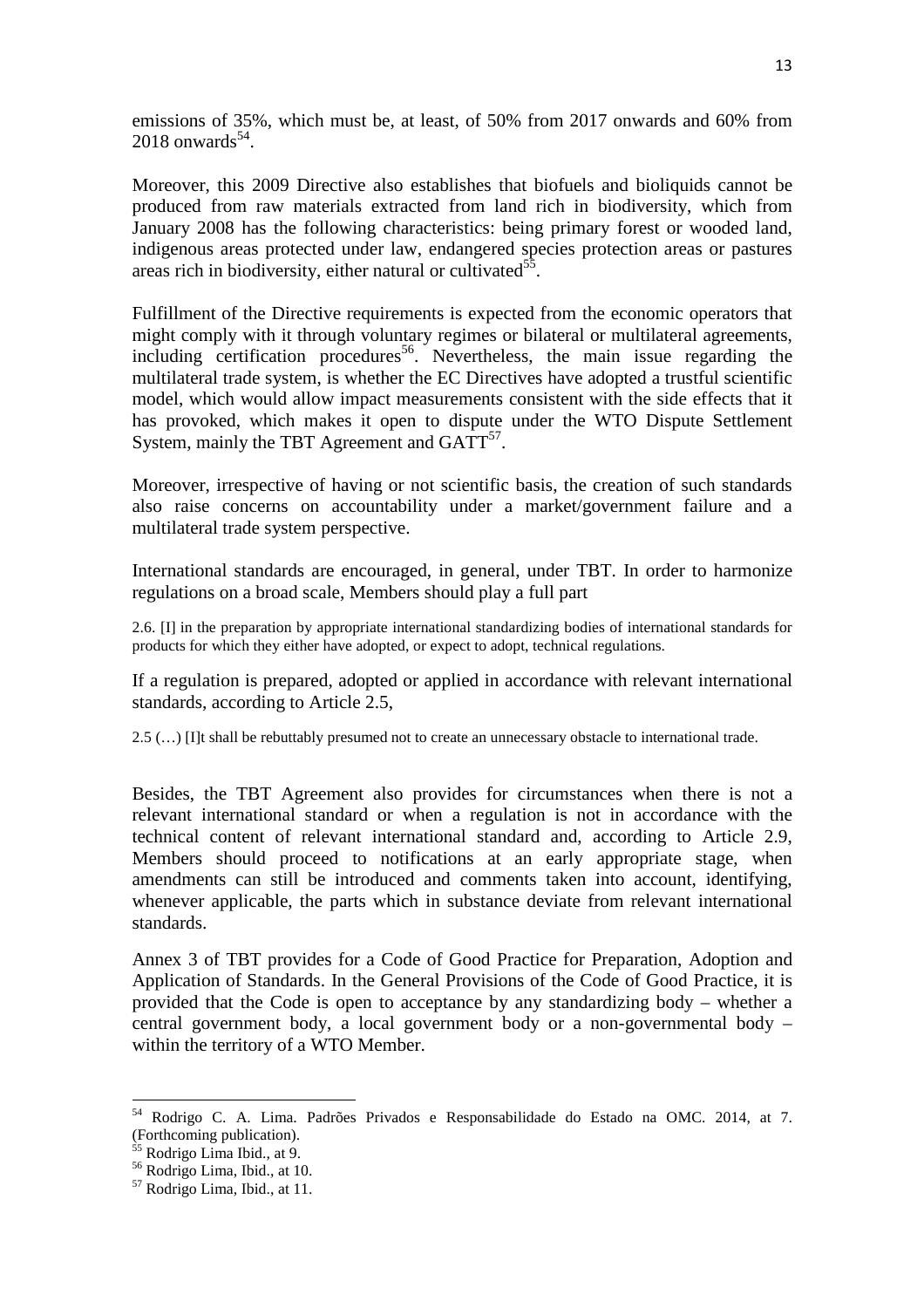TBT, Article 4, demands Members to ensure that their central government standardizing bodies as well as non-governmental bodies within their territories accept and comply with the Code of Good Practice. Moreover, it also provides that the obligation of Members in relation to compliance of standardizing bodies with the commandments of the Code of Good Practice 'shall apply irrespective of whether or not a standardizing body has accepted the Code of Good Practice'.

In the Code of Good Practice, paragraph E, it is provided that the standardizing body, which might be a non-governmental one (See definition of a non-governmental body above), shall ensure that standards are not prepared, adopted or applied 'with a view to or with the effect of creating unnecessary obstacles to international trade'.

One of the discussions in the SPS Committee was based on the wording of Article 13 of the SPS Agreement and the Member's duty towards the behavior of non-governmental entities within their territories. The requirements for Member are clear-cut in the Agreement: they shall take reasonable measures to ensure that non-governmental bodies comply with the provisions of the SPS Agreement (See full text of Article 13 above).

A parallel requirement is also established in the TBT Agreement. Article 3 of TBT demands that:

With respect to their local government and **non-governmental bodies within their territories**:

3.1 Members shall take such reasonable measures as may be available to them to **ensure compliance by such bodies with the provisions of Article 2**, with the exception of the obligation to notify as referred to in paragraphs 9.2 and 10.1 of Article 2. (…)

3.4 Members **shall not take measures which require or encourage** local government bodies or **nongovernmental bodies within their territories to act in a manner inconsistent with the provisions of Article 2.**

3.5 Members are fully responsible under this Agreement for the observance of all provisions of Article 2. Members **shall formulate and implement positive measures and mechanisms in support of the observance of the provisions of Article 2 by other than central government bodies**. (emphasis added)

In the TBT Committee, negotiations on private standards have not reached further results<sup>58</sup>. The core of the discussions on the TBT Committee is the adoption of the Code of Good Practices by private bodies<sup>59</sup>.

Recently, it has been observed either implicit or explicit government support for market standards and they have become, mainly in matters of certification, a regulatory barrier to trade. Some of them have been mentioned even on State's regulation or public procurement contracts. The grey area between the State's involvement and the private sector's only involvement makes it more difficult to point out a violation issue under the WTO system. Nevertheless, it seems that whenever it is possible to show evidence of State's involvement in the private standard implementation, it might be possible to raise an issue of State's responsibility<sup>60</sup>.

The difficulty would be, in any case, to establish what would be the level and deepness of State's involvement in order to establish that a private standard has become a 'private standard backed by government' and, as such, 'mandatory under law'.

<sup>58</sup> Manuela K. Amaral, supra, at 244.

<sup>59</sup> G/TBT13; G/TBT/26; G/TBT/32.

<sup>60</sup> Manuela k. Amaral, supra, at 248.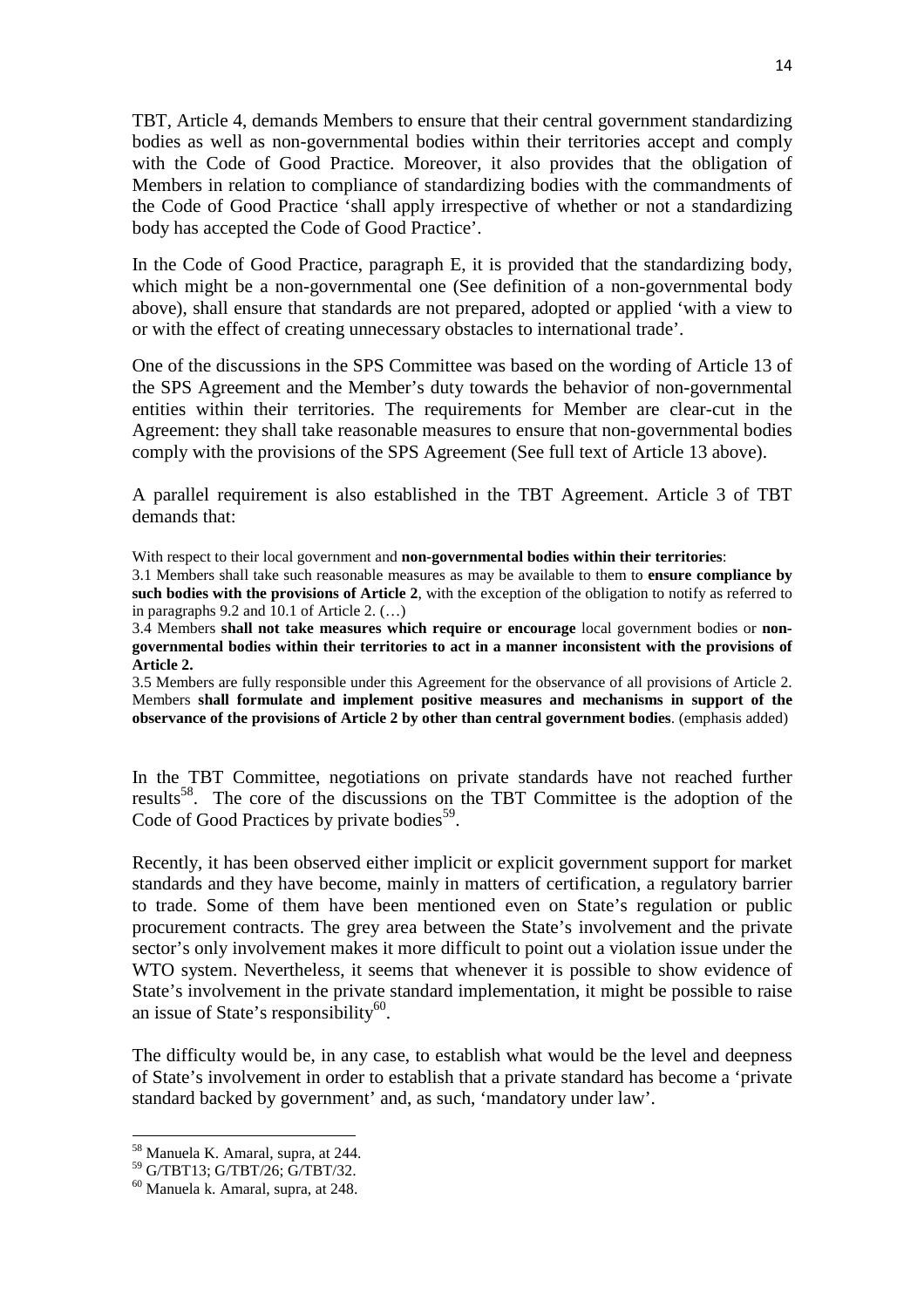In the EC Directives above mentioned, the UE has accepted market standards as a way of complying with the requirements of its legislation. It seems reasonable that it could be raised a claim for State's responsibility under the TBT and SPS Agreements, since Members shall ensure compliance to these agreements by non-governmental bodies $^{61}$ .

Governments can be responsible for actions of private parties. In Japan-Film, it was argued that although it might not be easy to determine 'bright-line rules', whenever there is 'sufficient government involvement' with it, it might be found that such measure is governmental $^{62}$ . Such understanding was adopted under the GATT/WTO system but it could also be extended to other matters.

On matters of scientific evidence, for instance, proliferation of market standards have spread sometimes with no scientific basis but instead for pure market preference concerns pointing out to 'holdings' on global value chains. As such, accountability concerns within the WTO system and within other plurilateral or regional arrangements might be detected and might be dealt with under State's responsibility for nongovernmental bodies.

#### **4. Meta and Transnational governance on Market/Private Standards**

 'Social compliance' is for most contemporary businesses on the 'order of the day' due to a spread of private standards initiatives to regulate working conditions in the industries' global supply chains, considering an ongoing quest for best practices. 'From the company perspective, this multiplicity also makes for a "crowded and costly market in social compliance", as factories supplying several brands may have to deal with various codes and certifiers and their sometimes conflicting demands<sup>'63</sup>.

In 2003, some key members of civil society and multi-stakeholder entities in the worker's rights field gathered together to create the Joint Initiative on Corporate Accountability and Worker's Rights  $(JO-IN)<sup>64</sup>$ . Each one of these entities has been involved in the task of improving working conditions mainly in the apparel global supply chains, by reducing duplication of efforts as well as identifying best practices, improving the implementation and enforcement of codes of conduct and sharing learning experiences<sup>65</sup>. The last efforts on this project were undertaken in 2007, since the joint operations did not manage to come to a consensus on an appropriate system for code implementation and compliance verification<sup>66</sup>.

<sup>61</sup> Rodrigo C. Lima, supra, at 23.

 $62$  Panel Report, Japan – Measures Affecting Consumer Photographic Film and Paper, WT/DS44/R, adopted 22 April 1998, para. 10.56.

 $^{63}$  Boudewiin Derkx, Meta-governance in the Realm of Voluntary Sustainability Standards: early experiences and their implications, UNFSS Discussion Papers. N. 1, Geneva, 2013, at 2.

<sup>&</sup>lt;sup>64</sup> The six private entities are: Clean Clothes Campaign, Ethical Trading Initiative, Fair Labor Association, Fair Wear Foundation, Social Accountability International and Workers Rights Consortium ("the organizations").

 $65$  See information on JO\_IN at http://www.jo-in.org/english/about.html (Access on 5 February 2015).

<sup>66</sup> Derkx, 2013, at 3.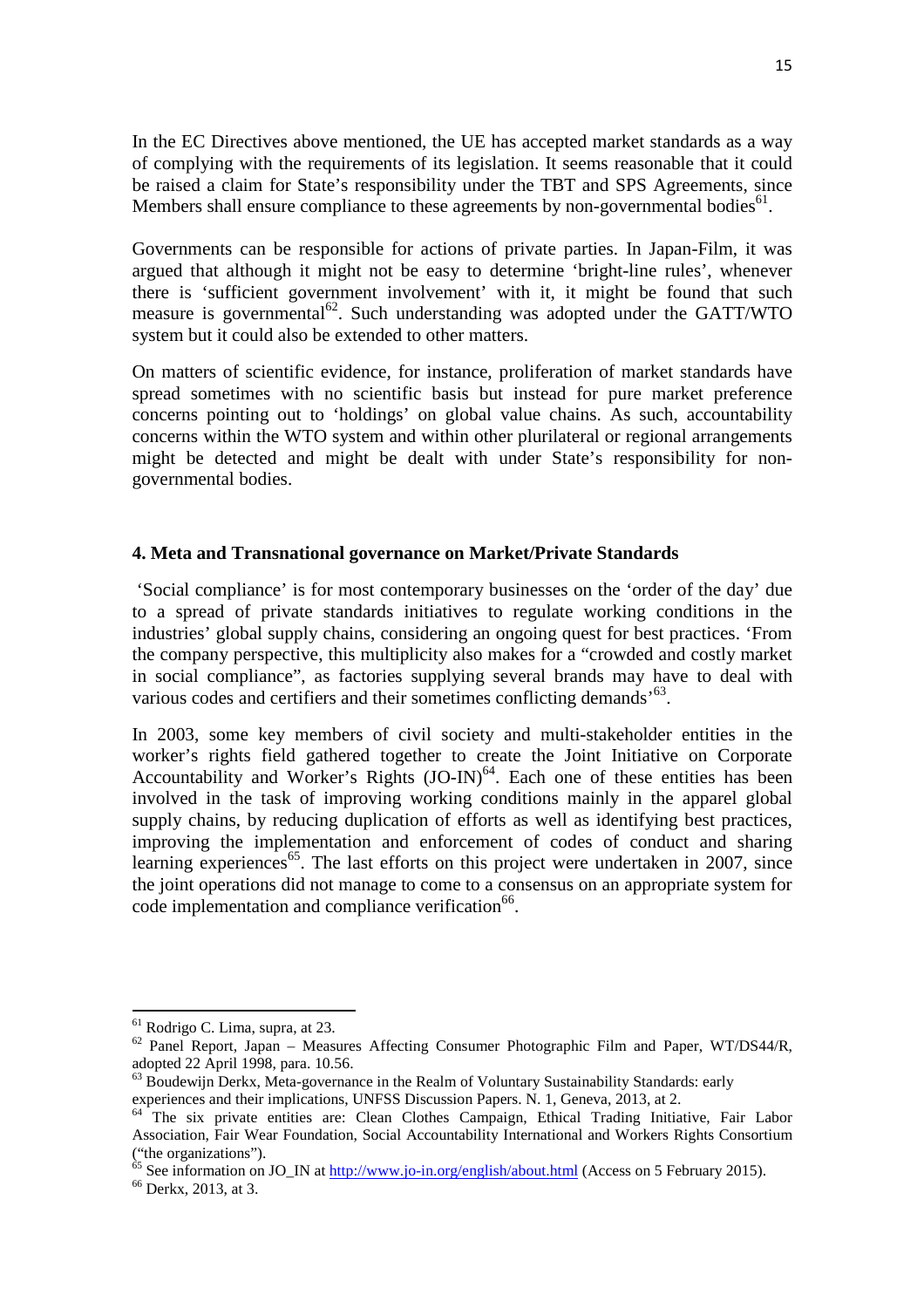Another sector that joined efforts to have meta-governance on market standards was the sector of organic agriculture<sup>67</sup>. The multiplicity of private labels and certification and assessment procedures had a deep impact on organic producers, mainly on smallholders that were engaged in international trade. The International Task Force on Harmonization and Equivalence in Organic Agriculture (ITF) was launched in 2003, in a joint effort of UNCTAD, FAO and International Foundation for Organic Agriculture  $(IFOAM)$ <sup>68</sup>. Between 2003 and 2008, many agreements between public and private sectors individuals were achieved on how to reduce barriers to organic trade. ITF Tools were developed in 2008 – the International Requirements for Organic Certification Bodies IROCB and the Tool for Equivalence of Organic Standards and Technical Regulations (EquiTool)<sup>69</sup>. The ITF work was enhanced by the project Global Organic Market Access (GOMA) that took place from 2009 to 2012, aiming at facilitating and giving support to regional harmonization and equivalence processes on the sector<sup>70</sup>.

ITF and GOMA have had their history of success. First, they have indeed enhanced public-private collaboration on the establishment of market standards in the organic sector. Second, they have supported harmonization and equivalence among stakeholders. Third, some high quality tools, i.e. EquiTools, have been developed under their auspices<sup>71</sup>. However, 'on the whole, the uptake of the ITF's tools has remained rather limited so far' and there are 'few indications that the Task Force's various recommendations have already had tangible impacts on the decision making processes of the regulatory arena's major players<sup> $72$ </sup>. In general, the implementation of the project was successful, having had the development of recommendations and high quality technical tools. Nevertheless, 'as the ITF was an outward-oriented institution, aiming to change the wider regulatory environment rather than merely the practices and standards of its participants, the effective set up and implementation of the process was not by itself enough to bring about the desired amounts of regulatory change<sup>73</sup>.

In 2002, some certification organizations – Forest Stewardship Council (FSC), the International Federation of Organic Agriculture Movements (IFOAM), Fairtrade and Marine Stewardship Council (MSC), the International Organic Accreditation Service, Marine Aquarium Council, Rainforest Alliance and Social Accountability International - created the International Social and Environmental Accreditation and Labelling Alliance (ISEAL Aliance)<sup>74</sup>. In 2010, it was established the ISEAL Stakeholder Council, joining together other representatives from business, government, civil society and academia and, in 2012, ISEAL expanded its programme of work to address sustainability issues in Brazil, India and China.

After an elaborated work on best practices for sustainability standards, ISEAL launched its Codes of Good Practice (2004), the ISEAL Impacts Code (2010) and the ISEAL

 $67$  See Diane Bowen and Ulrich Hoffmann, Review of Key Systemic Issues and Findings Resulting from Activities of the International Task Force on Harmonization and Equivalence in Organic Agriculture (ITF) and the Global Organic Market Access (GOMA) Project. UNFSS Discussion Papers, N. 2, 2013.  $\frac{\dot{\text{68}}}{\text{68}}$  See information on ITF at http://www.organic-world.net/itf.html (Access on 5 Febraury 2015).

 $\frac{69}{9}$  Information available at http://www.organic-world.net/itf.html (Access on 5 February 2015).

<sup>&</sup>lt;sup>70</sup> See information on the GOMA project at http://goma.tops.net/about/project/ (Access on 5 February 2015).

<sup>71</sup> Derkx, 2013, at 7.

<sup>72</sup> Derkx, 2013, at 7.

<sup>73</sup> Derkx, 2013, at 8.

<sup>&</sup>lt;sup>74</sup> See information on ISEAL Alliance at  $\frac{http://www.isealalliance.org/about-us/our-history}{http://www.isealalliance.org/about-us/our-history}$  (Access on 6 February 2015).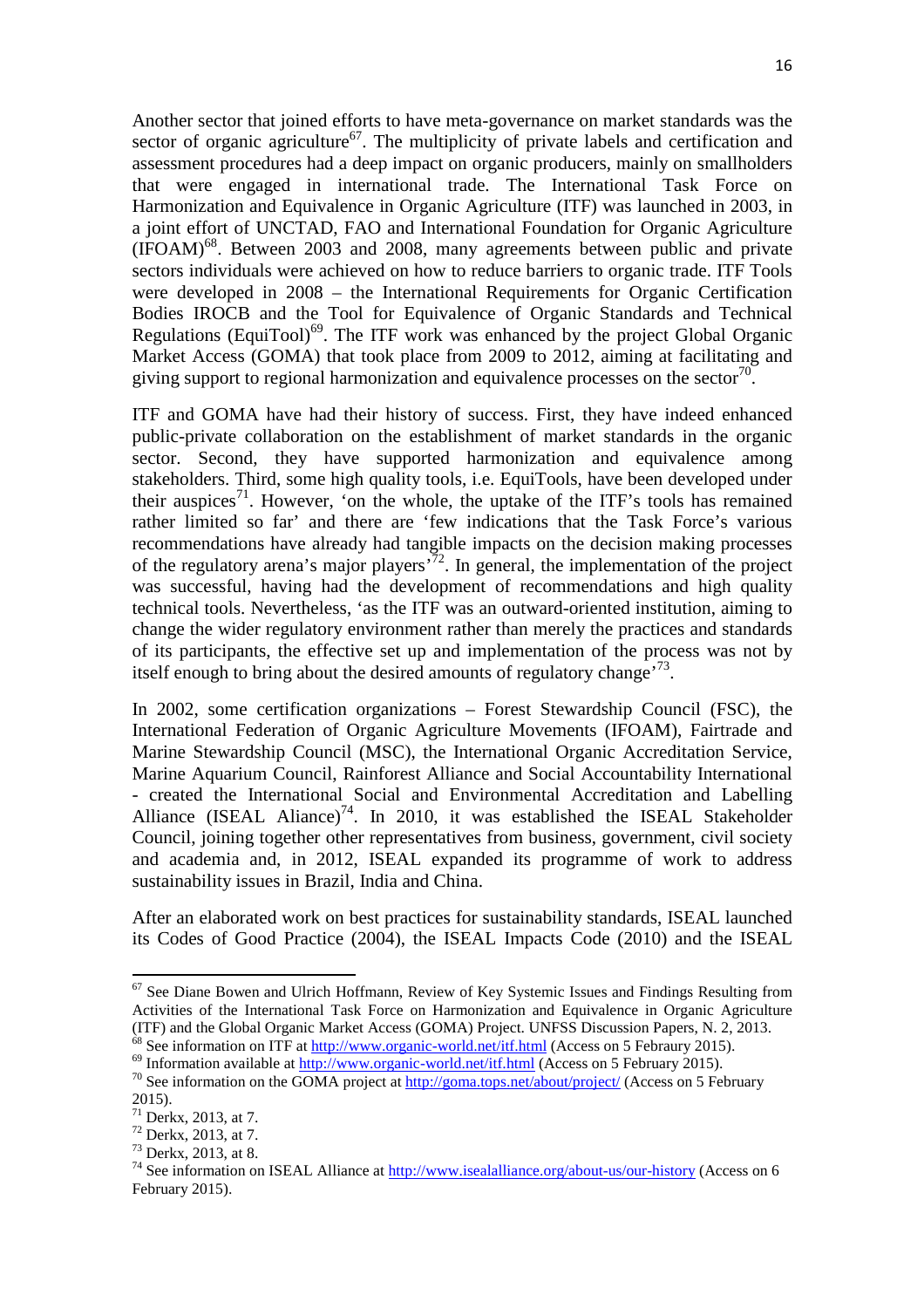Assurance Code (2012), which provide procedures on how standards systems may effectively measure and evidence contribution to social and environmental impacts<sup>75</sup>.

However, 'ISEAL's other work programs combining conceptual work on the development of good practice guidance with related shared learning and capacity building activities have progressed a lot slower and been less effective. Cooperation within ISEAL has thus far also yielded relatively little in terms of successful tangible collaboration on concrete projects $^{76}$ .

In general, there has ben an urge for meta-regulation on general market standards, in order to resolve concerns related to legitimacy and accountability, which were a summary of the problems faced by the meta-regulation attempts presented above by sectors. The difficulty is to reach a common ground on which body could play such a role.

## **4.1 The Role of ISO**

ISO is the International Organization for Standardization<sup>77</sup> and it categorizes private standards into distinct ways according to ISO's work on standards: i) PS in the Information and Communication Technologies sector (ICT); ii) PS in the agri-food sector; and iii) PS related to social and environmental aspects<sup>78</sup>.

ISO has been pointed out as a possible body to meta-regulate private standards. 'In the environment and related areas, ISO provides international standards addressing such subjects as environmental management (ISO 14001/4) ; environmental labelling (ISO 14020/21/24/25), lifecycle assessment (ISO 14040/44) ; greenhouse gas measurement, verification and validation (ISO 14064/65) ; and drinking water and wastewater services  $(ISO 24510/11/12)<sup>79</sup>$ . Moreover, ISO has recently engaged in the development of new standards – the ISO 26000 – on social responsibility. 'This high profile project, involving more than 400 global experts, from 91 countries and 42 international governmental and non-governmental organizations, also demonstrates how the ISO standards development process can address complex societal and sustainability issues. Other examples under development in ISO include the carbon footprint of products and services; sustainability criteria for biofuels; sustainability in event management, and the water footprint of organizations<sup>,80</sup>.

Notwithstanding the acknowledgeable standardizing role developed by ISO, there is a good amount of criticism on the status that ISO has in the WTO. ISO has been 'stigmatized as a club dominated by private industrial groups, where civil society has no real role to play. ISO members are national standards bodies; many of which in turn are private non-profit groups, often dominated by private companies. Not only is civil society excluded from the decision-making process – it may not even exercise a critical role, as proposed standards are difficult to access. Even adopted ISO standards cannot be accessed free of charge but must be purchased. Such legitimacy and accountability

<sup>&</sup>lt;sup>75</sup> See information at http://www.isealalliance.org/about-us/our-history

<sup>76</sup> Derkx, 2013, at 10.

 $^{77}$  See information on ISO at http://www.iso.org/iso/home/about.htm (access on 27th January 2015).

<sup>78</sup> See ISO, International Standards and Private Standards, Geneva, 2010, at 6.

<sup>79</sup> ISO, International Standards and Private Standards, Geneva, 2010, at 7.

<sup>80</sup> ISO, International Standards and Private Standards, Geneva, 2010, at 7.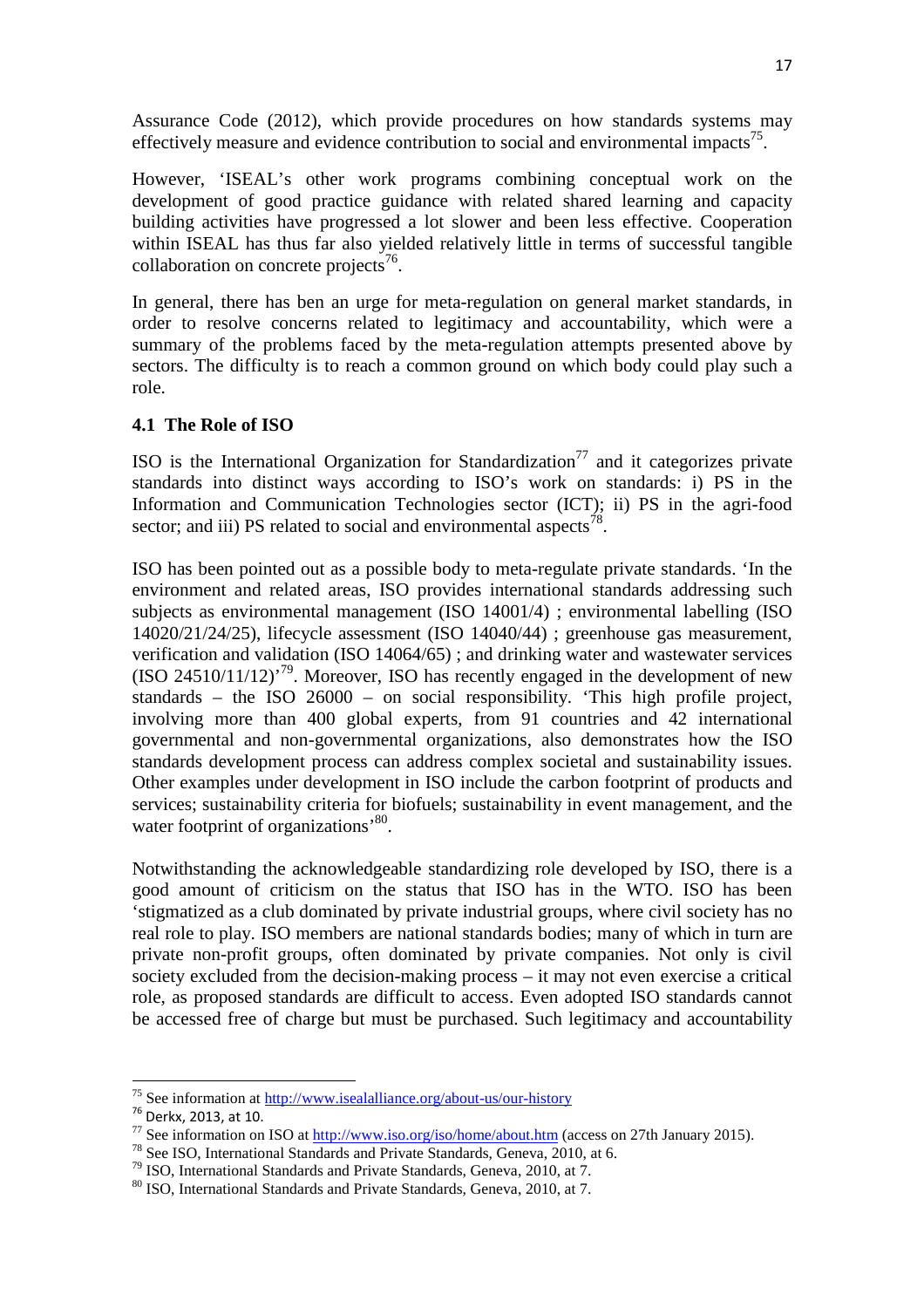issues may appear irreconcilable with the privileged status that ISO standards seem to have at the  $WTO^{81}$ .

As above remarked, meta-regulation has also been produced by ISO. However, it is highly questionable, due to the reasons mentioned in the last paragraph, that ISO would be the right standardizing body to deal with meta-regulation on market standards. Since market standards have dealt with changes in global production markets and have highly influenced the way producers work in developed as well as in developing countries, perhaps an institution that would be more concerned with the social and environmental impacts of private standards, mainly in developing countries, would be a better option for meta-regulation on this matter.

## **4.2 The Role of UNFSS and the building up of domestic VSS platforms**

The United Nations Forum on Sustainability Standards is a joint initiative of FAO, ITC, UNCTAD, UNEP and UNIDO, consisting of a platform of International Dialogue on Voluntary Sustainability Standards (VSS), which are related to environmental, social, occupational safety and animal welfare issues $^{82}$ .

In the UNFSS platform, private standards are included in the VSS structure, which is defined in a broad but straightforward way. Thus, 'voluntary sustainability standards (VSS) are standards specifying requirements that producers, traders, manufacturers, retailers or service providers may be asked to meet, relating to a wide range of sustainability metrics, including respect for basic human rights, worker health and safety, environmental impacts, community relations, land-use planning and others<sup>83</sup>. In general, they are VSS whether prepared by governmental or non-governmental bodies.

The UNFSS has become a forum for State actors to dialogue with each other and with some core groups, such as traders, consumers, producers, certification bodies, diplomats, NGOs and scholars. 'The overall goal of UNFSS activities is to make VSS a driver and avoid it being an obstacle to sustainable development in developing countries'<sup>84</sup>. Moreover UNFSS intends to drive attention to the marginalization of smallholders and small and medium-sized enterprises  $85$ . Such work might be accomplished through analytical procedures and activities, having exchanges of experiences and constructing a network among stakeholders<sup>86</sup>.

Although not excluding VSS produced by governmental bodies, the primary focus of the UNFSS activities is on VSS developed by non-governmental organizations and private companies – named in this essay 'market standards', which have been categorized into distinct categories: i) business-to-business standards; ii) consumeroriented standards; iii) meta standards covering different issues and groups of products; iv) issue and commodity specific standards; and v) company-specific standards.

<sup>&</sup>lt;sup>81</sup> Arcuri, supra, at 495.

 $82$  See information on UNFSS on http://unfss.org/about-us/objectives/ (Access on 18<sup>th</sup> December 2014). 83 UNFSS Plataform, available at http://unfss.files.wordpress.com/2012/05/unfss-report-issues-

<sup>1</sup> draft lores.pdf (Access on 15th January 2015).

UNFSS, available on http://unfss.org/about-us/objectives/ (Access on 18th December 2014).

 $^{85}$  UNFSS.

 $^{86}$  UNFSS.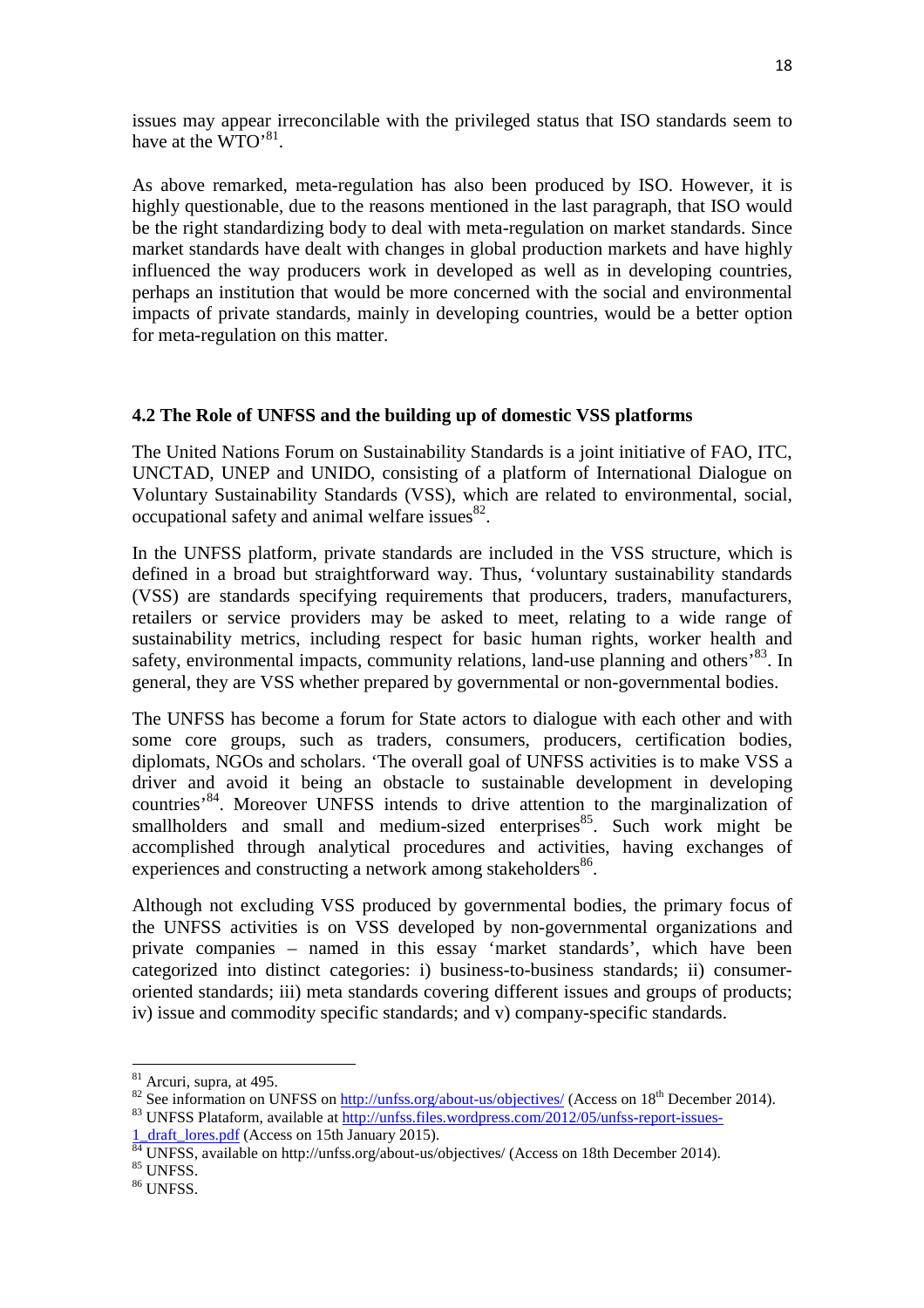Under the UNFSS auspices, the main concerns on VSS are related to

'(i) proportionate to the (real) risk they claim to address;

(ii) scientifically-based; and

(iii) that the burden of compliance is distributed fairly<sup>, 87</sup>.

Such concerns have been dealt with in briefing sessions organized by the UNFSS secretariat. In 2013, several briefing sessions were organized and took place in Geneva (February 18<sup>th</sup> 2013), China (March 4<sup>th</sup> 2013); Thailand (March 13<sup>th</sup> 2013), Kenya (March 2013) Panama (May 9<sup>th</sup> 2013), Cameron (June  $27<sup>th</sup>$  2013) and in the Philipines (October  $24<sup>th</sup>$  2013).

In the UNFSS launching conference that took place in Geneva, in 2013, titled 'Policy Making and Sustainability Standards: How can governments and the private sector work together to achieve sustainable development goals?', there was acknowledgment of the importance of a national dialogue between key stakeholder groups VSS policies. Therefore, there was a proposal for the establishment of national multi-stakeholder platforms for policy studies and dialogue, under the supervision of the UNFSS.

India was the first country to have launched its national VSS platform under the auspices of the UNFSS, envisaging the building of technical and institutional capacity (i.e. standards, metrology, testing and quality assessment procedures) as well as policy structuring, taking into account the true social and environmental costs <sup>88</sup>.

The primary concern is the conduction of a dialogue with the ASEAN Task Force on Horticultural and Food Product Standards, besides establishing a direct connection with the West African International Cocoa Organization to work on schemes of sustainable cocoa certification<sup>89</sup>.

In India, some of the most important VSS already implemented are ECOMark, AgroMark, IndGAP, Fruit Product Order (FPO) and mandatory farming production standards implemented under the National Programme for Organic Production<sup>90</sup>. Differently from other countries, in India, VSS systems and approaches are implemented under integrated government management schemes, even though they seem to be focused on needs and demands of the industry $91$ .

In general, the main objective of the platform is helping to create a UNFSS focal point in India, in order to coordinate between UN Geneva, UNFSS India platform composed of public/private sector, industry etc. and Indian policymakers, thus establishing a feedback system that would build on a whole scenario for private standards<sup>92</sup>.

China also proposed the construction of a VSS platform, under the auspices of the UNFSS. The primary concern, in China, is also the conduction of a dialogue with the

<sup>87</sup> UNFSS, In: http://unfss.files.wordpress.com/2013/02/unfss-presentation-briefing-18feb2013\_as.pdf (Access on 13 February 2015).

<sup>88</sup> See http://unfss.org/2014/08/20/unfss-in-ciiissd-conference-new-delhi-india/ (access on 29 January 2015)

<sup>&</sup>lt;sup>89</sup> UNFSS, National Platform on Private Sustainability Standards in India, Concept Note, 2014, at 1.

<sup>90</sup> UNFSS, National Platform on Private Sustainability Standards in India, Concept Note, 2014, at 4.

<sup>&</sup>lt;sup>91</sup> UNFSS, National Platform on Private Sustainability Standards in India, Concept Note, 2014, at 4.

<sup>&</sup>lt;sup>92</sup> UNFSS, National Platform on Private Sustainability Standards in India, Concept Note, 2014, at 6.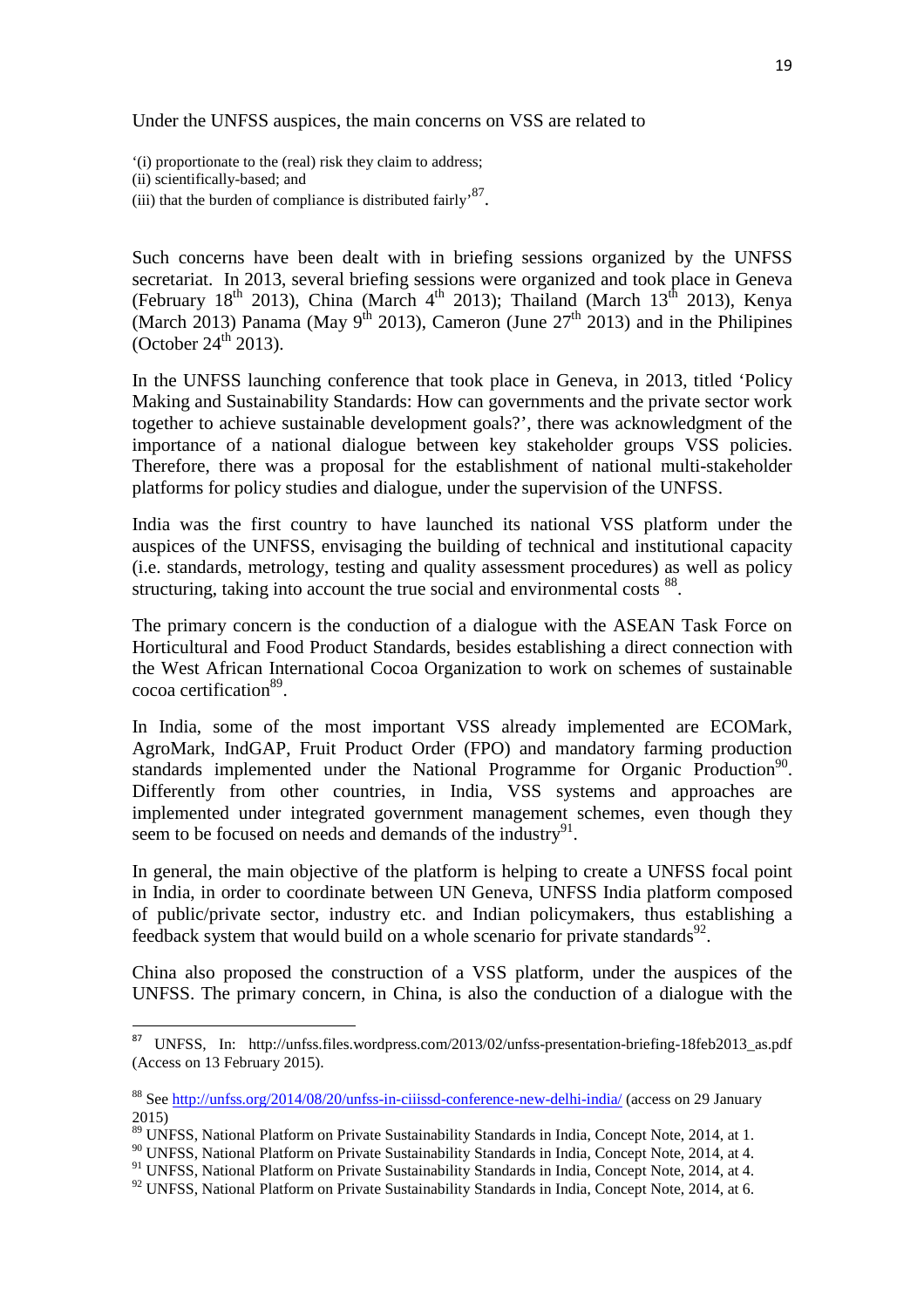ASEAN Task Force on Horticultural and Food Product Standards<sup>93</sup>. In general, with such a structure, China pretends to harness the benefits of VSS and increase competitiveness as well as to have an overview of the strategically important VSS issues for the country<sup>94</sup>. The focus of China would be private sustainability standards in the fields of food safety and quality as well as their interplay with Chinese standards and Chinese quality control systems in the agricultural area<sup>95</sup>.

In China, the institutions involved in the platform are the Ministry of Commerce (WTO Department as the focal point), the Ministry of Agriculture, the Ministry of Environmental Protection, the National Development and Reform Commission, the General Administration for Quality Supervision, Inspection and Quarantine, the China Administration for Accreditation and Certification, the China Administration for Standardization, the China Certification and Accreditation Institute and other correlated scholarly bodies<sup>96</sup>.

The Chinese comments on the proposal of a platform remark the importance of harmonization and equivalence in the area of private standards, which is really the key point on this matter. 'Consistency, harmonization and equivalence between Chinese standards and those of ASEAN countries as well as the private sustainability standards applied by both trading partners are therefore of increasing strategic importance for market access, competitiveness and sustainability impact<sup>, 97</sup>.

Moreover, remarks have also pointed out that the VSS platform may also make an important contribution to debates on free trade agreements (e.g. the Trans-Pacific Partnership Agreement or Regional Comprehensive Economic Partnership) and that it could represent the involvement of China into ASEAN discussions about related regional standards for the ASEAN common market (mutual interest/ coherence of standards agenda); e.g. private GAP standards in ASEAN countries could be harmonized with Chinese standards, the new ASEAN GAP (+China) could offer an important opportunity for exchange in agricultural trade<sup>98</sup>.

The building up of VSS platforms is a matter of transparency as well as of governance and strategic planning. Governments should not ignore the urgency of the matter and should plan in advance, before the concern becomes an unmanageable political problem for the country.

As the issue of market standards is an urgent one, as demonstrated above with the construction of VSS platforms in China and in India, the Brazilian government should also be concerned in the building up of a focal point that will gather together all concerns co-related - the ones that would be classified as TBT as well as the ones that would be SPS measures, in the name of transparency, governance, regulatory coherence and strategic planning.

<sup>93</sup> UNFSS, National Platform on Private Sustainability Standards in India, Concept Note, 2014, at 1.

<sup>&</sup>lt;sup>94</sup> UNFSS, National Platform on Private Sustainability Standards in China, Concept Note, 2014, at 1.

<sup>95</sup> UNFSS, National Platform on Private Sustainability Standards in China, Concept Note, 2014, Annex.

<sup>96</sup> UNFSS, National Platform on Private Sustainability Standards in China, Concept Note, 2014, at 6.

<sup>&</sup>lt;sup>97</sup> 'Couching the National Platform on Voluntary Sustainability Standards into the Development and Export Strategy of the PR of China', In: UNFSS, National Platform on Private Sustainability Standards in China, Concept Note, 2014, Annex, General Observations.

<sup>&</sup>lt;sup>98</sup> 'Couching the National Platform on Voluntary Sustainability Standards into the Development and Export Strategy of the PR of China', In: UNFSS, National Platform on Private Sustainability Standards in China, Concept Note, 2014, Annex, General Observations.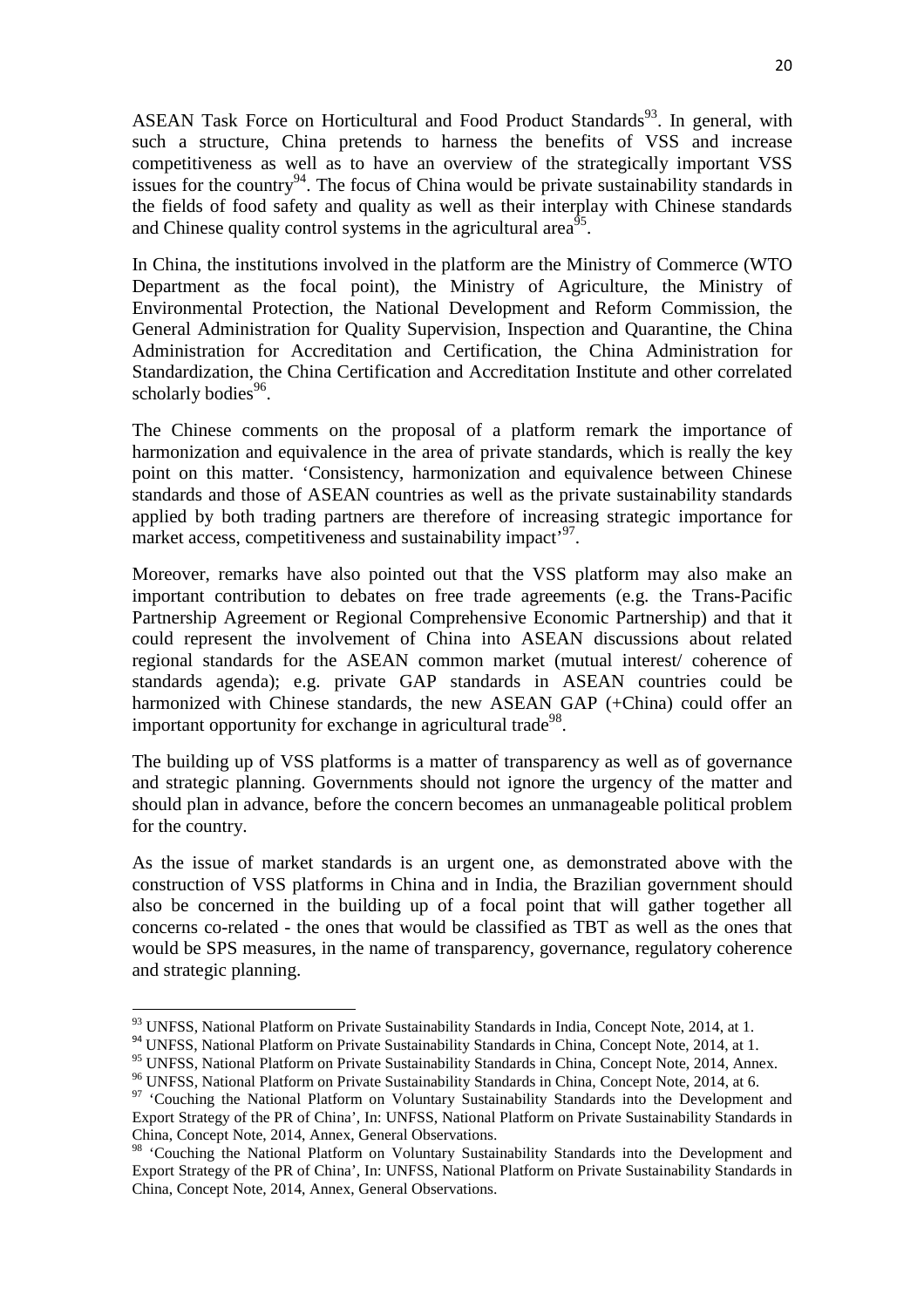Bearing in mind the Ministerial structure of the Brazilian government and having as a good example the composition of the VSS platform in China, a good parallel for Brazil could be having an Inter-ministerial body as a focal point, which could join together INMETRO (a standardization entity under the Ministry of Development, Industry and International Trade), MAPA (a representative of the Ministry of Agriculture) as well as other Brazilian Ministries and entities - such as ABNT (Associação Brasileira de Normas Tecnicas), the Ministry of Environment, the Ministry of Foreign Affairs and some correlated scholarly bodies that could develop strategic research on the subject.

# **5. Conclusion**

Although the definition of 'private standard' in itself is not a pacific one, it must be taken into consideration that private standards may be considered 'international standards' and their 'non-governmental character' does not exclude them from the multilateral trade system; instead they might be well accommodated within the TBT and SPS Agreements. Private standards have been considered voluntary in nature, but they are *de facto* mandatory and whenever they are backed by governments, they might fall within the scrutiny of the TBT and SPS Agreements and Committees.

Notwithstanding the present terminology used in practice ('private standard'), the present essay proposes also a new terminology - 'market standards', which would better comprehend all the transnational regulatory work that has been on-going, in fact. Nonetheless, a different terminology would not remove the concerns related to proliferation of such standards.

Proliferation of market standards has brought big challenges towards legitimacy on creation and setting of such standards as well as accountability and State responsibility towards the behavior of the bodies that have issued them.

Concerns related to legitimacy intend to answer questions such as:

- i) 'who is producing the standards?'; and
- ii) 'where such authority comes from?'

On the other hand, concerns related to accountability are related to:

i) are there scientific basis for the creation of such standards?;

ii) who responds for the setting of market standards under a market/government failure and a multilateral trade system perspective?

This essay proposes that meta-regulation would be the key to answer such questions and to calm down their related concerns.

Many meta-regulation efforts have been on-going, split in different sectors and strategic areas. In general, so far, the existent meta-governance efforts have taken the structure of 'an internally oriented collaboration between a limited number of like-minded peers active in the same sector, an inclusive process aiming to bring and influence as large as possible a subset of standards initiatives and other stakeholders in a particular industry, and a collaboration between frontrunners from a variety of different fields<sup>'99</sup>. In the end, their poor efficiency - as pointed out by some working papers and distinct scholars - is

<sup>&</sup>lt;sup>99</sup> Derkx, 2013, at 15.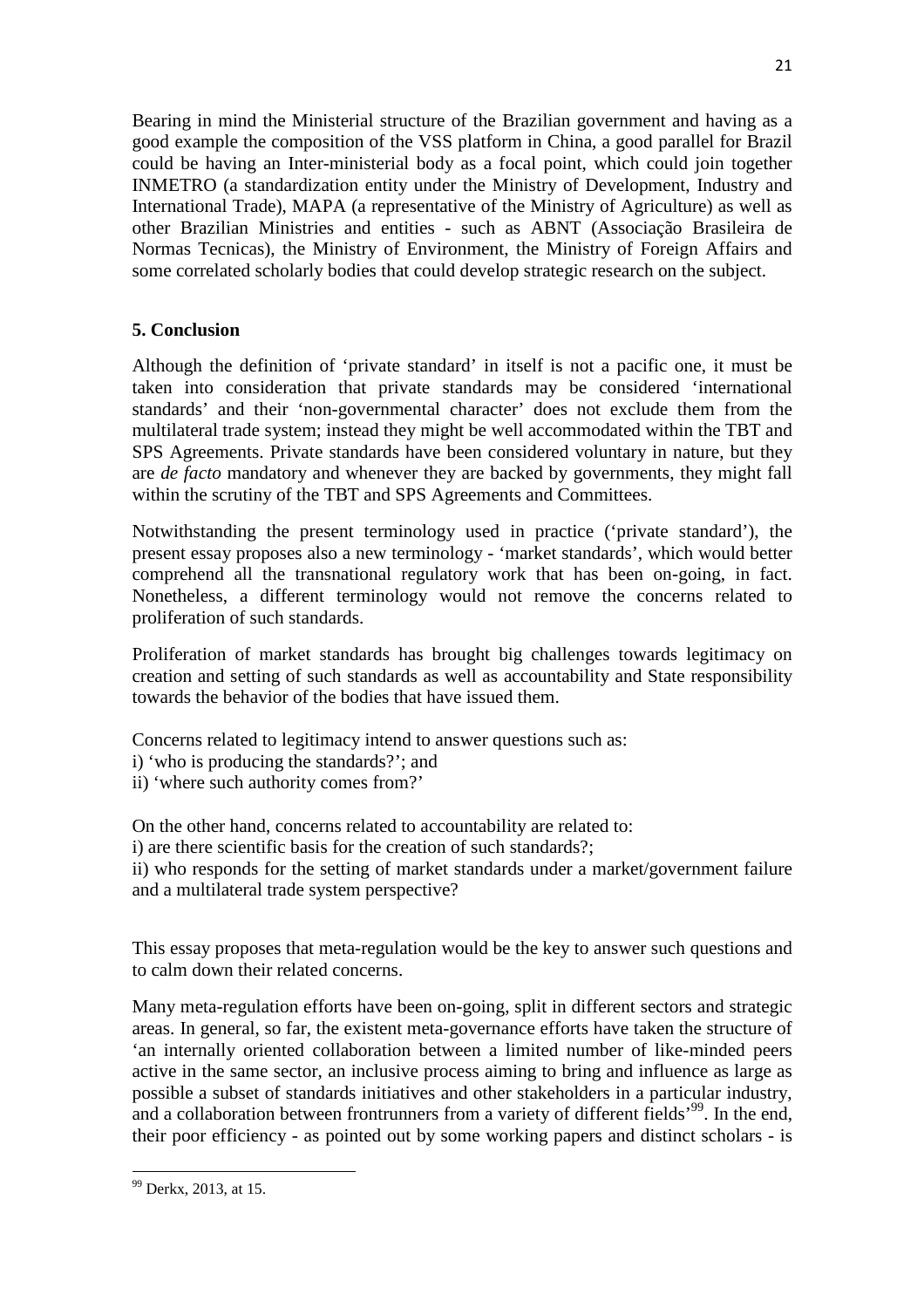also related to legitimacy and accountability, since they do not diminish the overall problem of proliferation of standards, 'standardization of standards', and general confusion among producers and consumers, letting the market too free to decide whatever it wants to do.

Due to fragmented initiatives in the process of meta-regulation for market standards, 'the need for enhanced relationships, trust and understanding among the various actors involved is so big that these secondary effects of meta-governance initiatives are often considered just as important, if not more important, than the actual official outputs these processes generate<sup>, 100</sup>.

Perhaps, a multilateral stakeholder structure, such as ISO or UNFSS would gather together a larger number of stakeholders and could have more legitimacy on the setting of meta-regulation on market standards, which could diminish the problems of 'greenwashing', anti-competitive practices and malpractices in the standards- setting business.

One of the biggest challenges would be the choice between a model of meta-regulation based on a 'secretariat' or based on 'membership'<sup>101</sup>. A membership model – such as the one established by ISO - would generate more support for the meta-governance process among member organizations and States and perhaps would lead more easily to a plurilateral or multilateral collaboration<sup>102</sup>. On the other hand, a model based on secretariat - such as the one created by the UNFSS – would have more autonomy and as such could lead to a process of meta-regulation that operates faster, more decisively and more productively<sup>103</sup>. One should not forget that, in the end, the goal is to achieve effectiveness.

ISO has been 'stigmatized as a club dominated by private industrial groups, where civil society has no real role to play. ISO members are national standards bodies; many of which in turn are private non-profit groups, often dominated by private companies. Not only is civil society excluded from the decision-making process – it may not even exercise a critical role, as proposed standards are difficult to access. Even adopted ISO standards cannot be accessed free of charge but must be purchased. Such legitimacy and accountability issues may appear irreconcilable with the privileged status that ISO standards seem to have at the WTO'<sup>104</sup>.

Due to 'their global reach, extensive expertise, strong legitimacy, perceived neutrality and ability to act as a gateway to more government involvement, UN agencies are particularly well-positioned to successfully take up such a meta-governance role (…) UN involvement would also be beneficial when it concerns the meta-governance of exclusively private standards setting fields<sup>105</sup>. Thus the UNFSS could be well positioned in taking up such a role. In fact, under the auspices of the UNFSS, national platforms have been built in China and in India, which purport to become UNFSS focal points in order to coordinate between standardization composed of public/private sector, and policymakers, thus establishing a feedback system that would build on a whole scenario for private standards.

<sup>&</sup>lt;sup>100</sup> Derkx, 2013, at 18.

<sup>&</sup>lt;sup>101</sup> Derkx, 2013, at 21.

<sup>102</sup> Derkx, 2013,a t 21.

<sup>103</sup> Derkx, 2013,a t 21.

 $104$  Arcuri, supra, at 495.

<sup>&</sup>lt;sup>105</sup> Derkx, 2013, at 19.